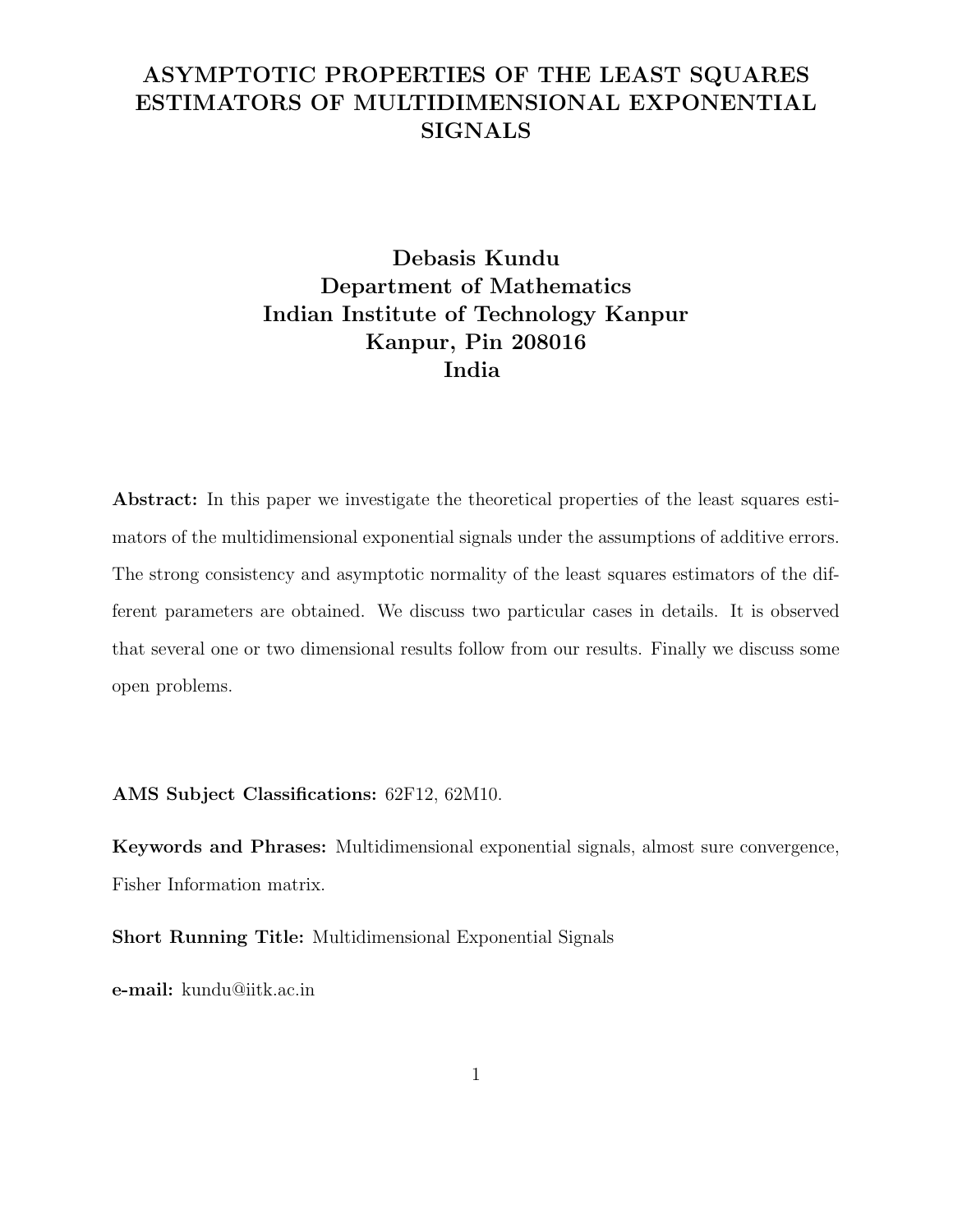#### 1. INTRODUCTION:

There has been intensive studies recently on estimation of the parameters of multidimensional exponential signals. In many applications, such as synthetic aperture, radar imaging, frequency and wave number estimation in array processing and nuclear magnetic resonance imaging, it is often desired to estimate multidimensional frequencies from multidimensional data. For recent literature on the topic of multidimensional exponential signal parameters estimation, the reference may be made to the works of Bose (1985), McClellan (1982), Barbieri and Barone (1992), Cabrera and Bose (1993), Chun and Bose (1995), Dudgeon and Merserasan (1984), Hua (1992), Kay (1980), Kay and Nakovei (1990) and Lang and McClellan (1982). The multidimensional (M-D) superimposed exponential signal model in additive white noise, in its most general form can be written as follows:

$$
y(n_1, \ldots, n_M) = \sum_{j_1=1}^{P_1}, \ldots, \sum_{j_M=1}^{P_M} A_{j_1 \ldots j_M} e^{i(n_1 \omega_{1,j_1} + \ldots + n_M \omega_{M,j_M})} + e(n_1, \ldots, n_M)
$$
(1.1)

for  $n_1 = 1, \ldots, N_1, \ldots, n_M = 1, \ldots, N_M$ . Here  $y(n_1, \ldots, n_M)$ 's are the observed noise corrupted signals,  $i = \sqrt{-1}$ ,  $\omega_{1,1}, \ldots, \omega_{M,P_M} \in (0, 2\pi)$  are the unknown frequencies.  $A_{11...1}, \ldots,$  $A_{P_1...P_M}$  are the unknown amplitudes and they can be complex also. It is assumed that the noise random variables  $e(n_1, \ldots, n_M)$ 's are independent and identically distributed  $(i.i.d.)$ random variables with zero means and finite variances. The problem is to estimate the unknown parameters assuming  $P_1, \ldots, P_M$  are known a priori.

It may be mentioned that different particular cases of this model are well studied in signal processing and time series literature. For example, when  $M = 1$ , the model can be written as

$$
y(n) = \sum_{j=1}^{P} A_j e^{i\omega_j n} + e(n).
$$
 (1.2)

This is a very well discussed model in statistical signal processing, see for example the review articles of Rao (1988) and Prasad, Chakraborty and Parthasarathy (1995). The interested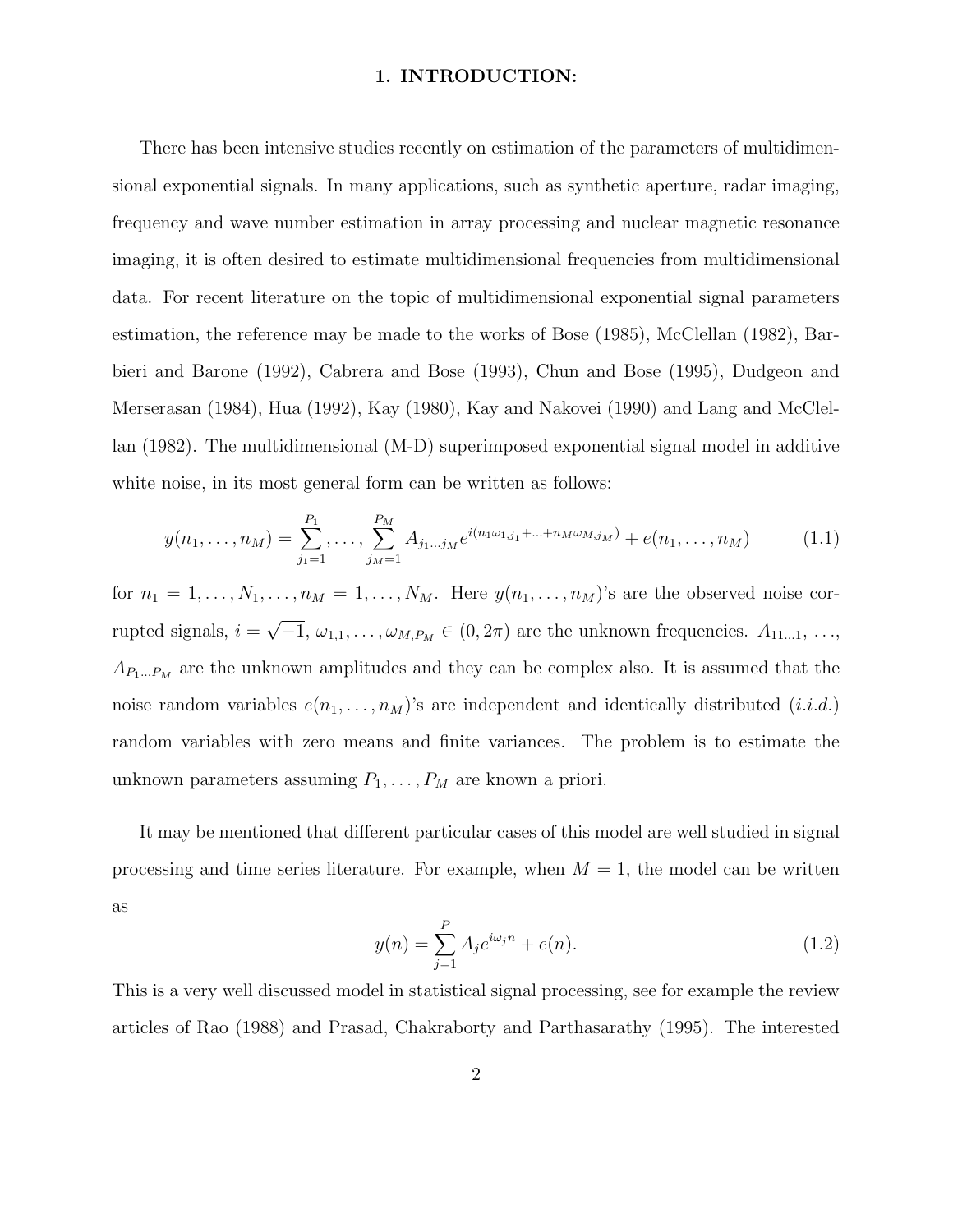readers may consult Stoica (1993) for an extensive list of references up to that time and Kundu and Mitra (1999) for some recent works. The corresponding real version of this model (1.2) takes the form

$$
y(t) = \sum_{j=1}^{P} (A_j \cos(\omega_j t) + B_j \sin(\omega_j t)) + e(t).
$$
 (1.3)

The model (1.3) is a very well discussed model in time series analysis, particularly when  $e(t)$ 's are from a stationary sequence, see for example Hannan (1971, 1973), Walker (1971), Rife and Boorstyn (1974), Kundu (1993a, 1997), Kundu and Mitra (1996, 1997) and Quinn (1999) and the references cited there. It plays an important role in analyzing many non stationary time series data. When  $M = 2$ , the model (1.1) can be written as

$$
y(n_1, n_2) = \sum_{j_1=1}^{P_1} \sum_{j_2=1}^{P_2} A_{j_1 j_2} e^{i(n_1 \omega_{1j_1} + n_2 \omega_{2j_2})} + e(n_1, n_2).
$$
 (1.4)

One particular case of the model (1.4) is

$$
y(n_1, n_2) = \sum_{j=1}^{P} A_j e^{i(n_1 \omega_{1j} + n_2 \omega_{2j})} + e(n_1, n_2).
$$
 (1.5)

Both (1.4) and (1.5) have wide variety of applications in Statistical Signal Processing see Rao et al. (1994, 1996). Different estimation procedures and the properties of these estimators are studied quite extensively by Cabrera and Bose (1993), Chun and Bose (1995), Kay and Nekovei (1990), Rao et al. (1994, 1996) and Kundu and Mitra (1996). Recently it is observed that the following two dimensional model,

$$
y(m,n) = \sum_{k=1}^{P} A_k \cos(m\lambda_k + n\mu_k) + e(m,n),
$$
\n(1.6)

can be used quite effectively in texture classifications. See for example the works of Manderekar and Zhang (1995) and Francos *et al.* (1990). Different estimation procedures and their properties are studied by Manderakar and Zhang (1995), Kundu and Gupta (1998) and Nandi and Kundu (1999).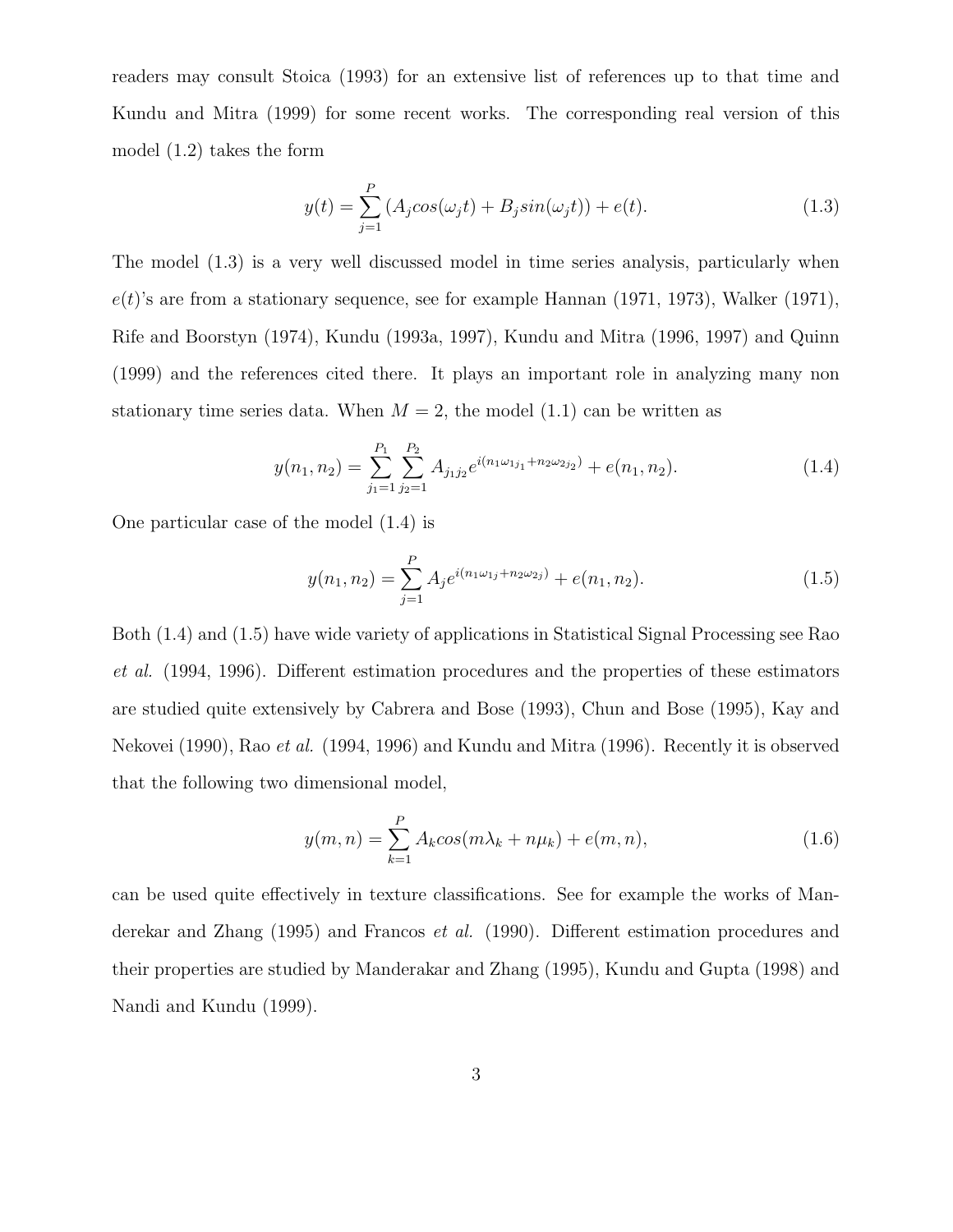In this paper we consider the most general model (1.1), and therefore all the other models mentioned in  $(1.2)$ ,  $(1.3)$ ,  $(1.4)$ ,  $(1.5)$  and  $(1.6)$  are particular cases of this general model. In this paper, we consider the least squares estimators of the different parameters and study their asymptotic properties. We mainly consider the consistency and the asymptotic normality properties of the unknown parameters. We obtain an explicit expression of the asymptotic distribution of the least squares estimators. It is observed that the asymptotic variance covariance matrix coincides with the Fisher Information matrix even in the general situation as it was observed by Rao and Zhao (1993) and Rao et al. (1994) for one and two dimensional cases respectively under the assumptions of normality of the error random variables.

We obtain the consistency of the least squares estimators of the general model. Although it seems that the asymptotic normality results should follow along the same line as Rao et al. (1994) or Kundu and Mitra (1995), but obtaining the exact asymptotic variance covariance matrix may not be a trivial task. Looking at the variance covariance matrix of the 2-D case (Rao et al.; 1994 or Kundu and Mitra; 1996) it becomes immediate that the exact variance covariance matrix may not be in a simple form for the general case. It is observed that if we arrange the parameters in a different way, then for some special cases the asymptotic variance covariance matrix has a more convenient form. We provide some special cases separately because these cases have some practical applications and these results may not be obtained that easily from the general case.

The rest of the paper is organized as follows. In section 2, we provide two special cases and in section 3, we provide the general form. We consider the estimation of the error variance in Section 4. Finally we draw conclusions from our results in section 5. From now on we will be using the following notations.  $N = N_1 ... N_M$ ,  $\mathbf{n} = (N_1, ..., N_M)$  and  $N_{(1)} = min\{N_1, \ldots, N_M\}, N_{(M)} = max\{N_1, \ldots, N_M\}$  and almost sure convergence will be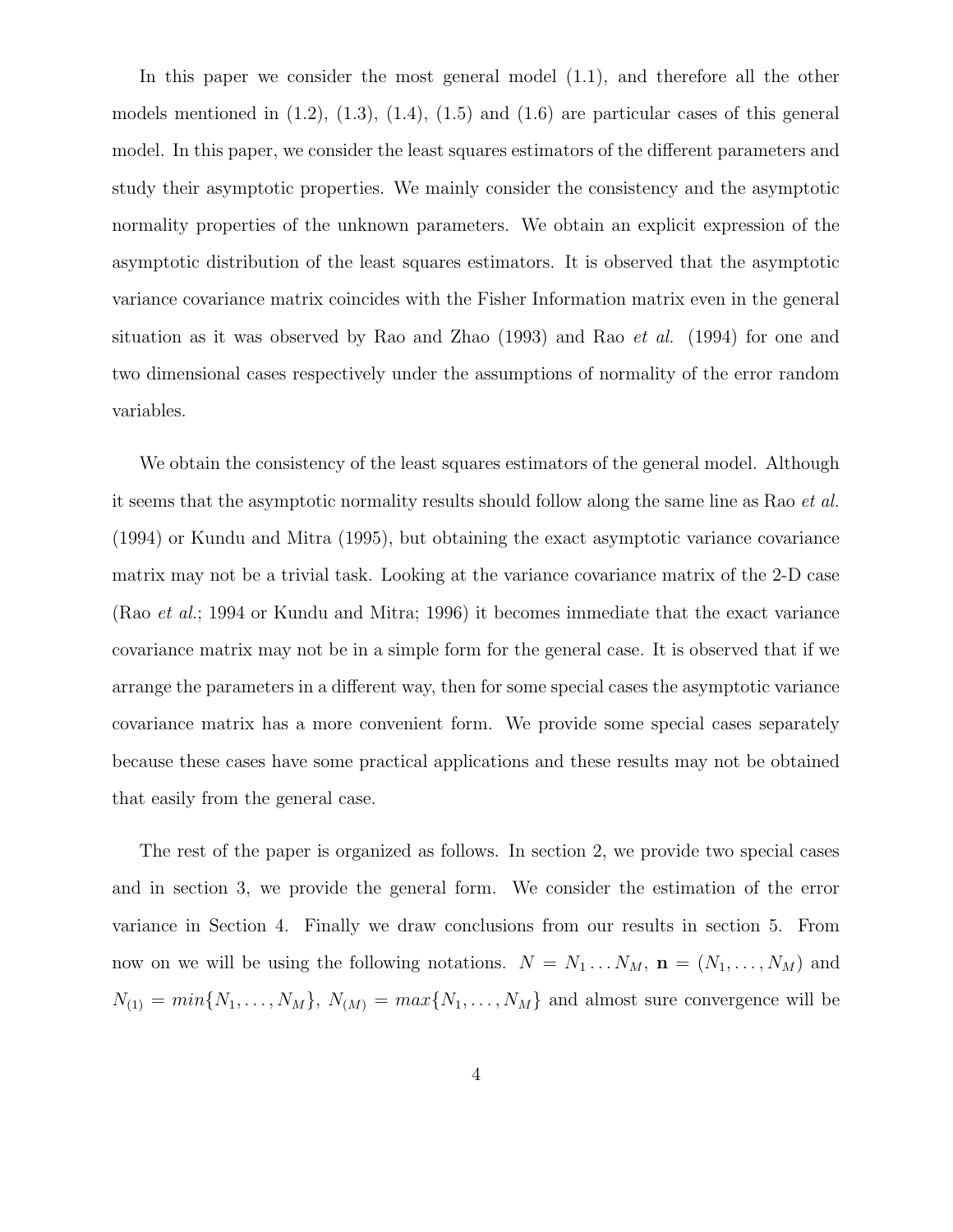denoted by  $a.s.$ . The constant  $C$  may indicate different constant at different places. The parameter vector  $\boldsymbol{\theta}$  and the matrix **D** might be different at different places, but they will be defined properly at each place. In theorems 2, 4, 6 and 8, the dispersion matrices are evaluated at the true parameter values. We have not make it explicit for brevity. It should be clear from the context.

#### 2. TWO SPECIAL CASES:

In this section we consider two special cases. One is the real valued multidimensional sinusoidal model (Model 1) and the other one is the multidimensional complex valued sum of exponential model (Model 2).

#### Model 1:

$$
y(\mathbf{n}) = \sum_{k=1}^{P} A_k \cos(n_1 \omega_{1k} + \dots + n_M \omega_{Mk} + \phi_k) + e(\mathbf{n}).
$$
 (2.1)

Here  $A_k$ 's are arbitrary real numbers,  $\omega_{1k} \in (-\pi, \pi)$ ,  $\omega_{2k}$ , ...,  $\omega_{Mk}$ ,  $\phi_k \in (0, \pi)$ . Here  $e(\mathbf{n})$  is a  $M$ -dimensional sequence of *i.i.d.* random variables with zero means and finite variances and 'P', is assumed to be known. The problem is to estimate the unknown parameters  $A_k$ 's and  $\omega_{jk}$ 's for  $j = 1, ..., M$  and  $k = 1, ..., P$ . The least squares estimators can be obtained by minimizing

$$
Q(\boldsymbol{\theta}) = \sum_{n_1=1}^{N_1} \dots \sum_{n_M=1}^{N_M} \left( y(\mathbf{n}) - \sum_{k=1}^P A_k \cos(n_1 \omega_{1k} + \dots + n_M \omega_{Mk} + \phi_k) \right)^2 \tag{2.2}
$$

with respect to the unknown parameters. We use the following notations after rearranging the parameters

$$
\boldsymbol{\theta_1} = (A_1, \phi_1, \omega_{11}, \dots, \omega_{M1}), \dots, \boldsymbol{\theta_p} = (A_P, \phi_P, \omega_{1P}, \dots, \omega_{MP})
$$

$$
\boldsymbol{\theta} = (\boldsymbol{\theta_1}, \dots, \boldsymbol{\theta_P}).
$$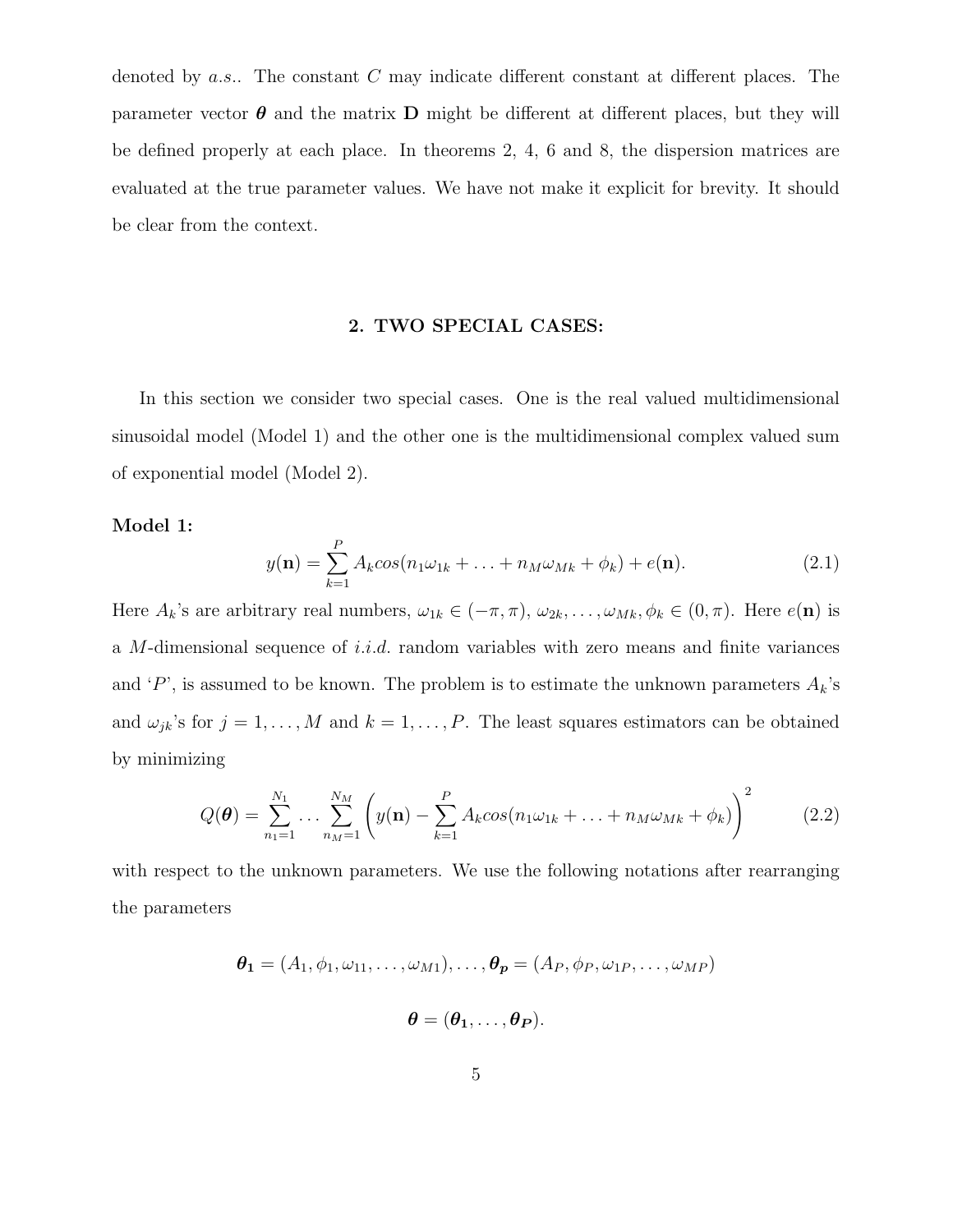Let's consider the following assumptions:

**Assumption 1:** Let  $A_1, \ldots, A_p$  be arbitrary real numbers, not any one of them is identically equal to zero,  $\omega_{1k} \in (-\pi, \pi)$  and  $\phi_k$ ,  $\omega_{jk} \in (0, \pi)$  for  $k = 1, \ldots, P$  and  $j = 2, \ldots, M$ , and they are all distinct.

**Assumption 2:** Let  $\{e(\mathbf{n})\}$  be a *i.i.d.* sequence of M array real valued random variables with  $E(\mathbf{n}) = 0$  and  $Var(e(\mathbf{n})) = \sigma^2$ .

**Theorem 1:** Under the assumptions 1 and 2 and as  $N_{(M)} \to \infty$ , the least squares estimators of the parameters of the model  $(2.1)$  which are obtained by minimizing  $(2.2)$  are strongly consistent estimators of the corresponding parameters.

We need the following lemmas to prove the above results.

**Lemma 1:** Let  $\{e(\mathbf{n})\}$  be a *i.i.d.* sequence of M-dimensional random variables with mean zero and finite variance, then

$$
\lim_{N_{(M)} \to \infty} \sup_{\alpha_1, \dots, \alpha_M} \left| \frac{1}{N} \sum_{n_1=1}^{N_1} \dots \sum_{n_M=1}^{N_M} e(\mathbf{n}) \cos(n_1 \alpha_1) \dots \cos(n_M \alpha_M) \right| \to 0 \quad a.s. \tag{2.3}
$$

Proof of Lemma 1: See Appendix A.

Consider the following set

$$
S_{\delta,T} = \{ \theta = (\theta_1, \dots, \theta_M); \qquad |A_1 - A_1^0| > \delta, |\theta| < T \text{ or } \dots |A_M - A_M^0| > \delta, |\theta| < T \text{ or}
$$

$$
|\omega_{11} - \omega_{11}^0| > \delta, |\theta| < T, \text{ or } \dots |\omega_{1P} - \omega_{1P}^0| > \delta, |\theta| < T \text{ or},
$$

$$
\vdots
$$

$$
|\omega_{M1} - \omega_{M1}^0| > \delta, |\theta| < T, \text{ or } \dots |\omega_{MP} - \omega_{MP}^0| > \delta, |\theta| < T \}.
$$

Here  $A_0, \ldots, A_M^0, \omega_{11}^0, \ldots, \omega_{MP}^0$  are the true value of the parameters.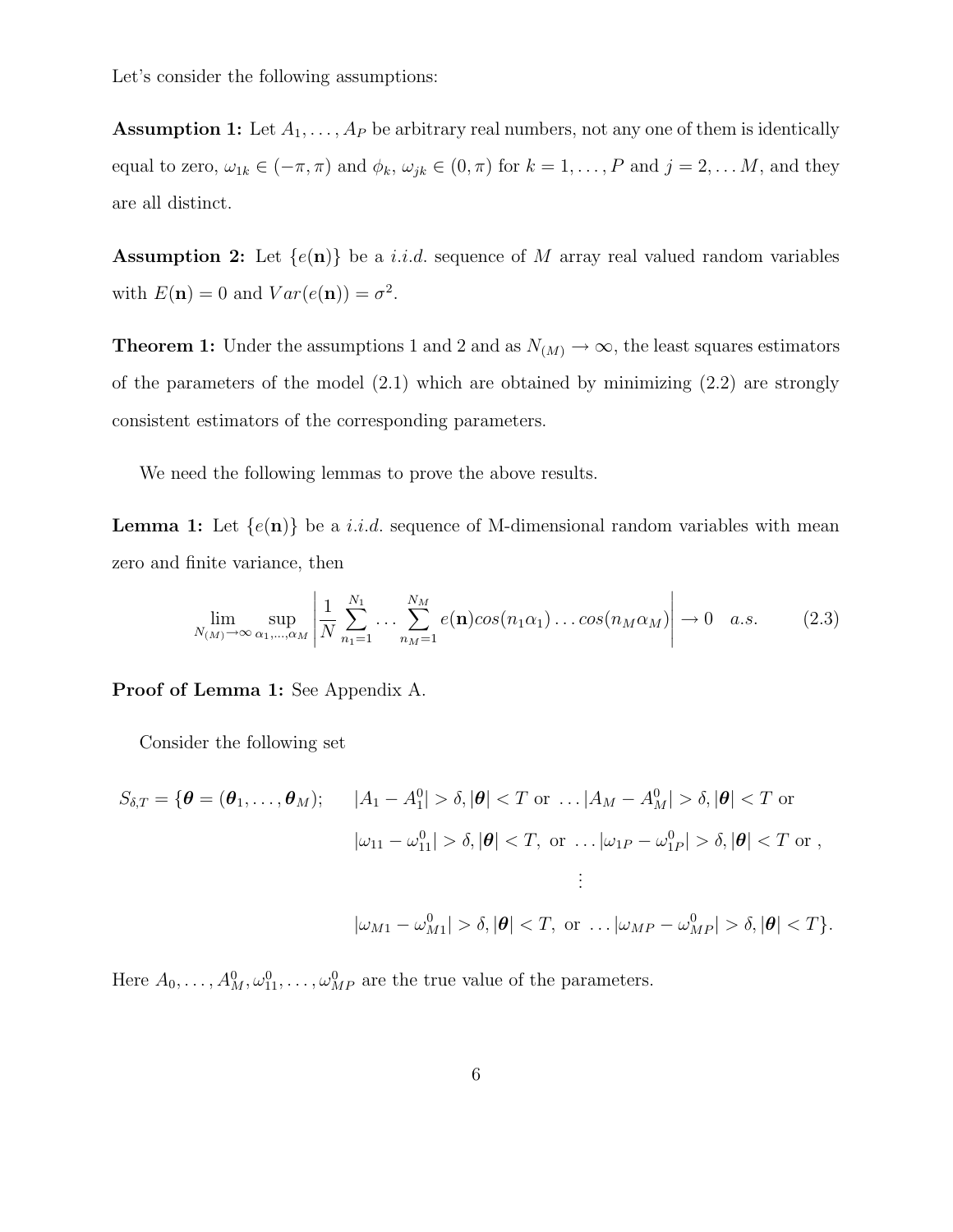### Lemma 2: If

$$
\liminf_{N_{(M)} \to \infty} \inf_{\boldsymbol{\theta} \in S_{\delta,T}} \frac{1}{N} \left( Q(\boldsymbol{\theta}) - Q(\boldsymbol{\theta}^0) \right) > 0 \quad a.s.
$$

for all  $\delta > 0$ , then  $\hat{\theta}$ , the least squares estimator of  $\theta^0$ , is a strongly consistent estimator of  $\boldsymbol{\theta}^{\mathbf{0}}.$ 

**Proof of Lemma 2:** The proof is simple see in Appendix C.

**Proof of Theorem 1:** Expanding the square term of  $Q(\theta)$  and using lemma 1, it can be shown that lemma 2 is satisfied. Therefore the result follows. See in Appendix C.

The more important question is what is the asymptotic distribution of the least squares estimator  $\hat{\theta}$  of  $\theta$  as  $N_{(1)} \to \infty$ . We use the matrix D as a  $P(M+2)$  diagonal matrix with diagonal elements as

$$
\mathbf{D} = diag\{N^{\frac{1}{2}}, N^{\frac{1}{2}}, N_1N^{\frac{1}{2}}, \dots, N_MN^{\frac{1}{2}}, \dots, N^{\frac{1}{2}}, N^{\frac{1}{2}}, N_1N^{\frac{1}{2}}, \dots, N_MN^{\frac{1}{2}}\}
$$

The following theorem provides the asymptotic distribution of  $\hat{\theta}$ .

**Theorem 2:** Under the assumptions 1 and 2 as  $N_{(1)} \rightarrow \infty$ , the limiting distribution of  $(\hat{\theta} - \theta)D$  is a  $P(M + 2)$  variate normal with mean zero and dispersion matrix  $2\sigma^2 \Sigma^{-1}$ , where

$$
\Sigma^{-1} = \begin{bmatrix} \Sigma_1^{-1} & 0 & \dots & 0 \\ 0 & \ddots & \dots & \vdots \\ 0 & \dots & 0 & \Sigma_P^{-1} \end{bmatrix}
$$

Here  $\Sigma_i$  and  $\Sigma_i^{-1}$  are both  $(M+2) \times (M+2)$  matrices and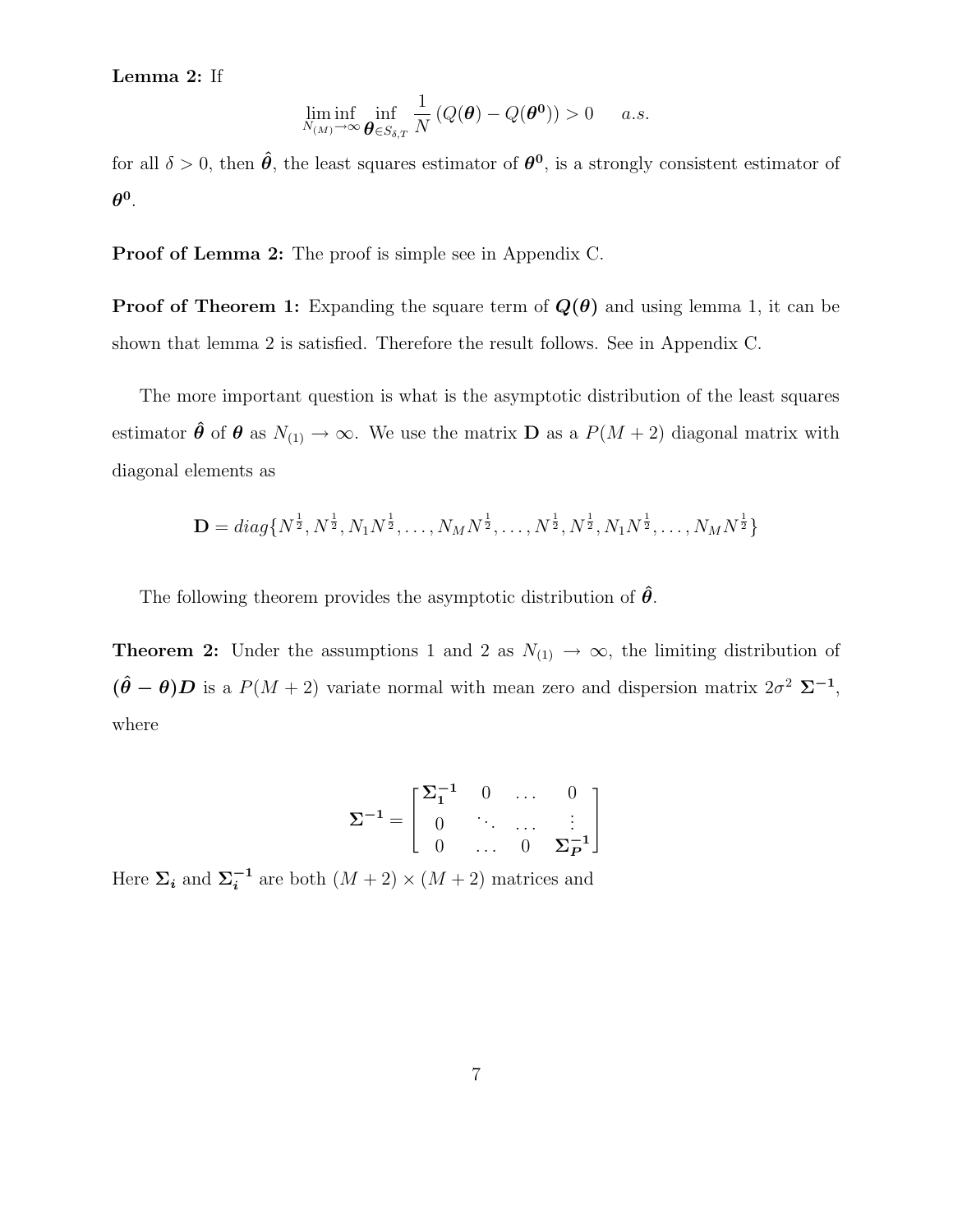$$
\Sigma_{i} = \begin{bmatrix} 1 & 0 & 0 & \dots & 0 \\ 0 & A_{i}^{2} & \frac{1}{2}A_{i}^{2} & \dots & \frac{1}{2}A_{i}^{2} \\ 0 & \frac{1}{2}A_{i}^{2} & \frac{1}{3}A_{i}^{2} & \frac{1}{4}A_{i}^{2} & \dots & \frac{1}{4}A_{i}^{2} \\ 0 & \frac{1}{2}A_{i}^{2} & \frac{1}{4}A_{i}^{2} & \frac{1}{3}A_{i}^{2} & \dots & \frac{1}{4}A_{i}^{2} \\ \vdots & \vdots & \vdots & \ddots & \vdots \\ 0 & \frac{1}{2}A_{i}^{2} & \frac{1}{4}A_{i}^{2} & \frac{1}{4}A_{i}^{2} & \dots & \frac{1}{3}A_{i}^{2} \end{bmatrix} \qquad \Sigma_{i}^{-1} = \begin{bmatrix} 1 & 0 & 0 & 0 & \dots & 0 \\ 0 & a_{i} & b_{i} & b_{i} & \dots & b_{i} \\ 0 & b_{i} & c_{i} & 0 & \dots & 0 \\ 0 & b_{i} & 0 & c_{i} & \dots & 0 \\ \vdots & \vdots & \vdots & \vdots & \ddots & \vdots \\ 0 & b_{i} & 0 & 0 & \dots & c_{i} \end{bmatrix}
$$

$$
a_{i} = \frac{3(M-1)+4}{A_{i}^{2}}, \qquad b_{1} = -\frac{6}{A_{i}^{2}}, \qquad c_{i} = \frac{1}{A_{i}^{2}} \frac{36(M-1)+48}{3(M-1)+4}.
$$

**Proof of Theorem 2:** The main idea is to expand the first derivative vector of  $Q(\theta)$ by Taylor's series and use the proper normalizing constant to obtain the limiting normal distribution. For each  $j = 1, ..., P(M + 2)$ ,

$$
0 = \frac{\partial Q(\hat{\boldsymbol{\theta}})}{\partial \theta_j} = \frac{\partial Q(\boldsymbol{\theta^0})}{\partial \theta_j} + (\hat{\boldsymbol{\theta}} - \boldsymbol{\theta}^0) \frac{\partial^2 Q(\bar{\boldsymbol{\theta}}_j)}{\partial \theta_j \partial \boldsymbol{\theta}^T},
$$
(2.4)

where  $\bar{\theta}_j$  lies on the line segment between  $\theta^0$  and  $\hat{\theta}$ . Now let's define the  $1 \times P(M+2)$  vector  $Q'(\boldsymbol{\theta}^0)$  whose  $j^{th}$  column is  $\frac{\partial Q(\boldsymbol{\theta}^0)}{\partial \theta}$  $\frac{\partial(\bm{\theta^o})}{\partial\theta_j}$  and the  $P(M+2)\times P(M+2)$  matrix  $Q''(\bar{\bm{\theta}}_1,\ldots,\bar{\bm{\theta}}_{P(M+2)})$ whose  $j^{th}$  column is  $\frac{\partial^2 Q(\bar{\boldsymbol{\theta}}_j)}{\partial \tilde{\boldsymbol{\theta}}_j \partial T}$  $\frac{\partial^2 Q(\mathbf{O}_j)}{\partial \theta_j \partial \mathbf{\theta}^T}$ . Therefore, from (2.4) we obtain,

$$
(\hat{\boldsymbol{\theta}} - \boldsymbol{\theta}^0) = -Q'(\boldsymbol{\theta}^0)[Q''(\bar{\boldsymbol{\theta}}_1,\ldots,\bar{\boldsymbol{\theta}}_{P(M+2)})]^{-1}
$$

For notational simplicity let's define  $Q''(\bar{\theta}) = Q''(\bar{\theta}_1, \ldots, \bar{\theta}_{P(M+2)})$ . Therefore,

$$
(\hat{\boldsymbol{\theta}} - \boldsymbol{\theta}^{\mathbf{0}})\mathbf{D} = -Q'(\boldsymbol{\theta}^{\mathbf{0}})\mathbf{D}^{-1}[\mathbf{D}^{-1}Q''(\bar{\boldsymbol{\theta}})\mathbf{D}^{-1}]^{-1}.
$$

It can be shown (see in Appendix C) that  $Q'(\theta^0)D^{-1}$  converges in distribution to a  $P(M+2)$ variate normal distribution with mean zero and dispersion matrix  $2\sigma^2 \Sigma$ , using the central limit theorem and the results of the following types,

$$
\lim_{n \to \infty} \frac{1}{n} \sum_{t=1}^{n} \sin^{2}(\beta t) = \frac{1}{2} \text{ and } \lim_{n \to \infty} \frac{1}{n^{2}} \sum_{t=1}^{n} \sin^{2}(\beta t) = \frac{1}{4}
$$

for  $\beta \neq 0$  (see Mangulis; 1965). Similarly it can be shown that  $D^{-1}Q''(\bar{\theta})D^{-1}$  converges almost surely to  $\Sigma$ . Therefore the result follows.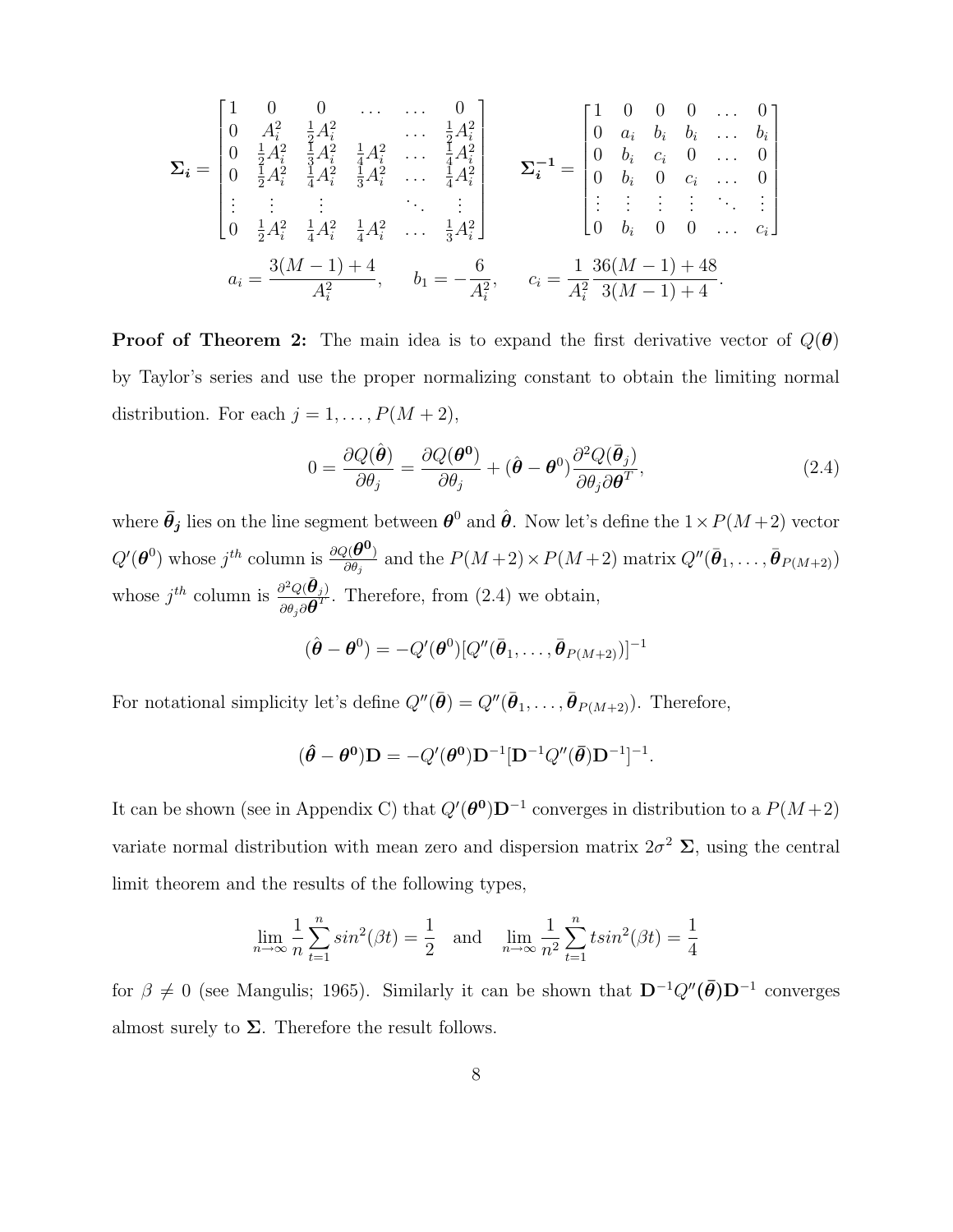Comments: Because of the rearrangement of the parameters, the M-dimensional result becomes more convenient than the two dimensional result. Also when  $M = 2$ , the result matches with that of Kundu and Gupta (1998). It is also interesting to note that the vectors  $\hat{\bm{\theta}}_i$  and  $\hat{\bm{\theta}}_j$  are asymptotically independent. Also the asymptotic variances of  $\hat{\omega}_{1i},\ldots,\hat{\omega}_{Mi}$  are all same and they are inversely proportional to  $A_i^2$ . The asymptotic covariance between  $\hat{\omega}_{ji}$ and  $\hat{\omega}_{ki}$  is zero and as M increases, the variances of both  $\hat{\omega}_{ji}$  and  $\hat{\omega}_{ki}$  converge to  $\frac{12}{A_i^2}$ .

Now we describe another particular model:

#### Model 2:

$$
y(\mathbf{n}) = \sum_{k=1}^{P} A_k e^{i(n_1 \omega_{1k} + \dots + n_M \omega_{Mk})} + e(\mathbf{n}).
$$
\n(2.5)

This model has its special importance in statistical signal processing. For  $M = 2$ , this model coincides with the model (1.5). Here  $A_k$ 's are arbitrary complex numbers and  $\omega_{jk} \in (-\pi, \pi)$ and they are all distinct. The error  $e(n)$  is a M-dimensional complex valued random variable with mean zero and finite variance. The least squares estimators are obtained by minimizing

$$
Q(\boldsymbol{\theta}) = \sum_{n_1=1}^{N_1} \dots \sum_{n_M=1}^{N_M} \left| y(\mathbf{n}) - \sum_{k=1}^P A_k e^{i(n_1 \omega_{1k} + \dots + n_M \omega_{n_M})} \right|^2.
$$

Similarly as Assumptions 1 and 2, we use Assumptions 3 and 4 for the complex case.

**Assumption 3:** Let  $A_1, \ldots, A_p$  be arbitrary complex numbers, not anyone of them is identically equal to zero,  $\omega_{jk} \in (-\pi, \pi)$  for  $j = 1, \ldots, M, k = 1, \ldots, P$  and they are all distinct.

**Assumption 4:** Let  $\{e(n_1, \ldots, n_M)\}\)$  be a *i.i.d.* sequence of complex valued random variables, with

$$
E(e(\mathbf{n})) = 0, \qquad Var(Re\{e(\mathbf{n})\}) = Var(Im\{e(\mathbf{n})\}) = \frac{\sigma^2}{2}.
$$

The  $Re(e(n))$  and  $Im(e(n))$  are independently distributed. Now we state the following consistency results: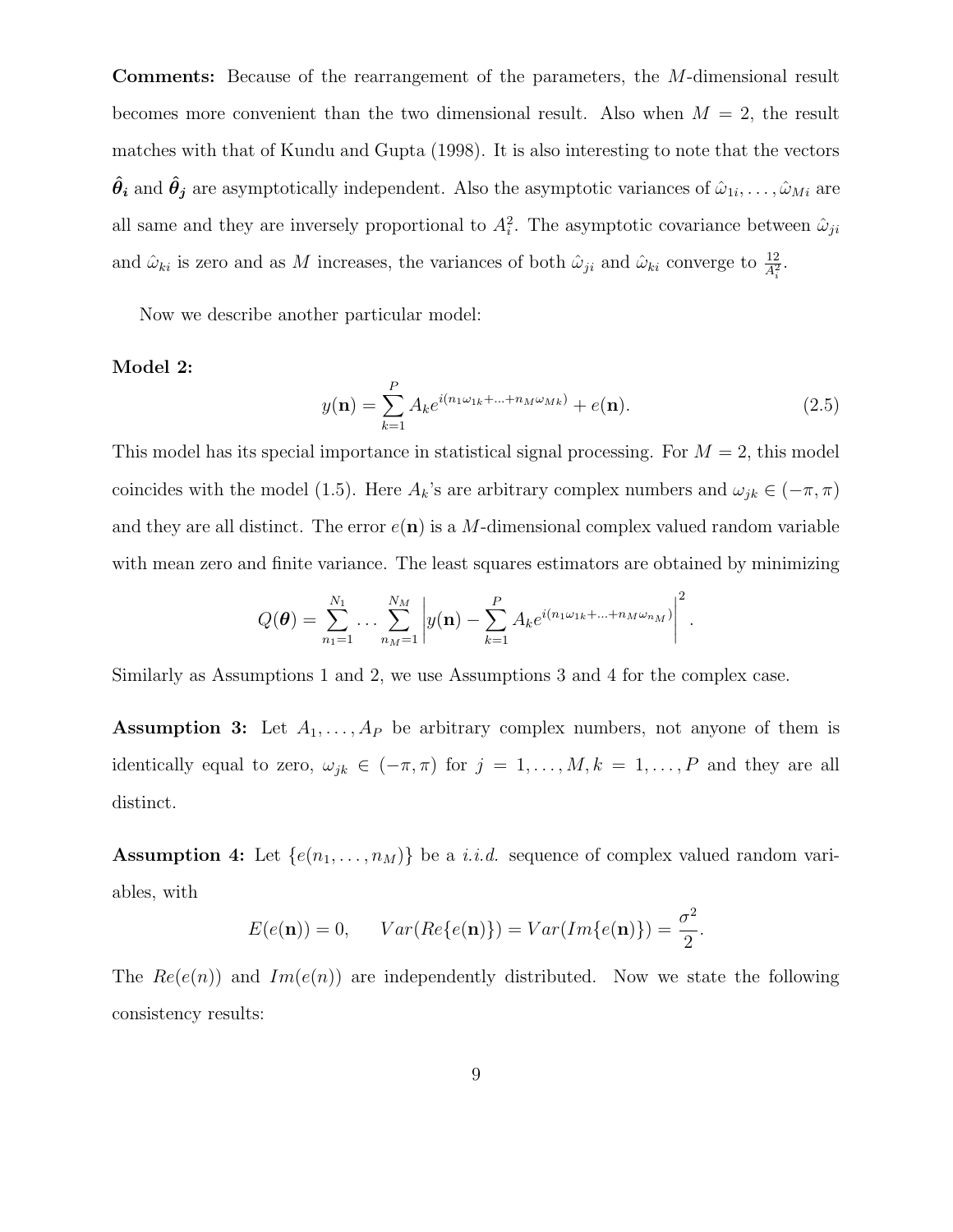**Theorem 3:** Under the assumptions 3 and 4 as  $N(M) \to \infty$ , the least squares estimators of the parameters of the model (2.5) are strongly consistent estimators of the unknown parameters.

**Proof of Theorem 3:** The proof can be obtained similarly as theorem 1 (see also the proof of theorem 1 of Kundu and Mitra; 1996), therefore it is omitted.

To obtain the asymptotic distribution of the least squares estimators, we rearrange the parameters and use the following notations:

$$
\boldsymbol{\theta_1} = (A_{1R}, A_{1I}, \omega_{11}, \ldots, \omega_{M1}), \ldots \boldsymbol{\theta_P} = (A_{PR}, A_{PI}, \omega_{1P}, \ldots, \omega_{MP}),
$$

$$
\boldsymbol{\theta} = (\boldsymbol{\theta_1},\,...,\,\boldsymbol{\theta_P}).
$$

 $A_{kR}$ ,  $A_{kI}$  denote the real and imaginary part of  $A_k$  for  $k = 1, \ldots P$ . We use  $\hat{\theta}$  for the least squares estimator of  $\theta$ . Now we use **D** as a  $P(M + 2)$  diagonal matrix with the diagonal elements as follows:

$$
\mathbf{D} = diag\{N^{\frac{1}{2}}, N^{\frac{1}{2}}, N_1N^{\frac{1}{2}}, \dots, N_MN^{\frac{1}{2}}, \dots, N^{\frac{1}{2}}, N^{\frac{1}{2}}, N_1N^{\frac{1}{2}}, \dots N_MN^{\frac{1}{2}}\}.
$$

Similarly as theorem 2, we have the following result for the asymptotic distributions of the least squares estimators.

**Theorem 4:** Under assumptions 3 and 4 as  $N_{(1)} \to \infty$ , the limiting distribution of  $(\hat{\theta} - \theta)D$ is a  $P(M + 2)$  variate complex normal distribution with mean zero and dispersion matrix  $\sigma^2 \Sigma^{-1}$ , where

$$
\Sigma^{-1} = \begin{bmatrix} \Sigma_1^{-1} & 0 & \dots & 0 \\ 0 & \ddots & \dots & \vdots \\ 0 & \dots & 0 & \Sigma_P^{-1} \end{bmatrix}.
$$

Here  $\Sigma_j$  and  $\Sigma_j^{-1}$  are  $M + 2 \times M + 2$  matrices as follows: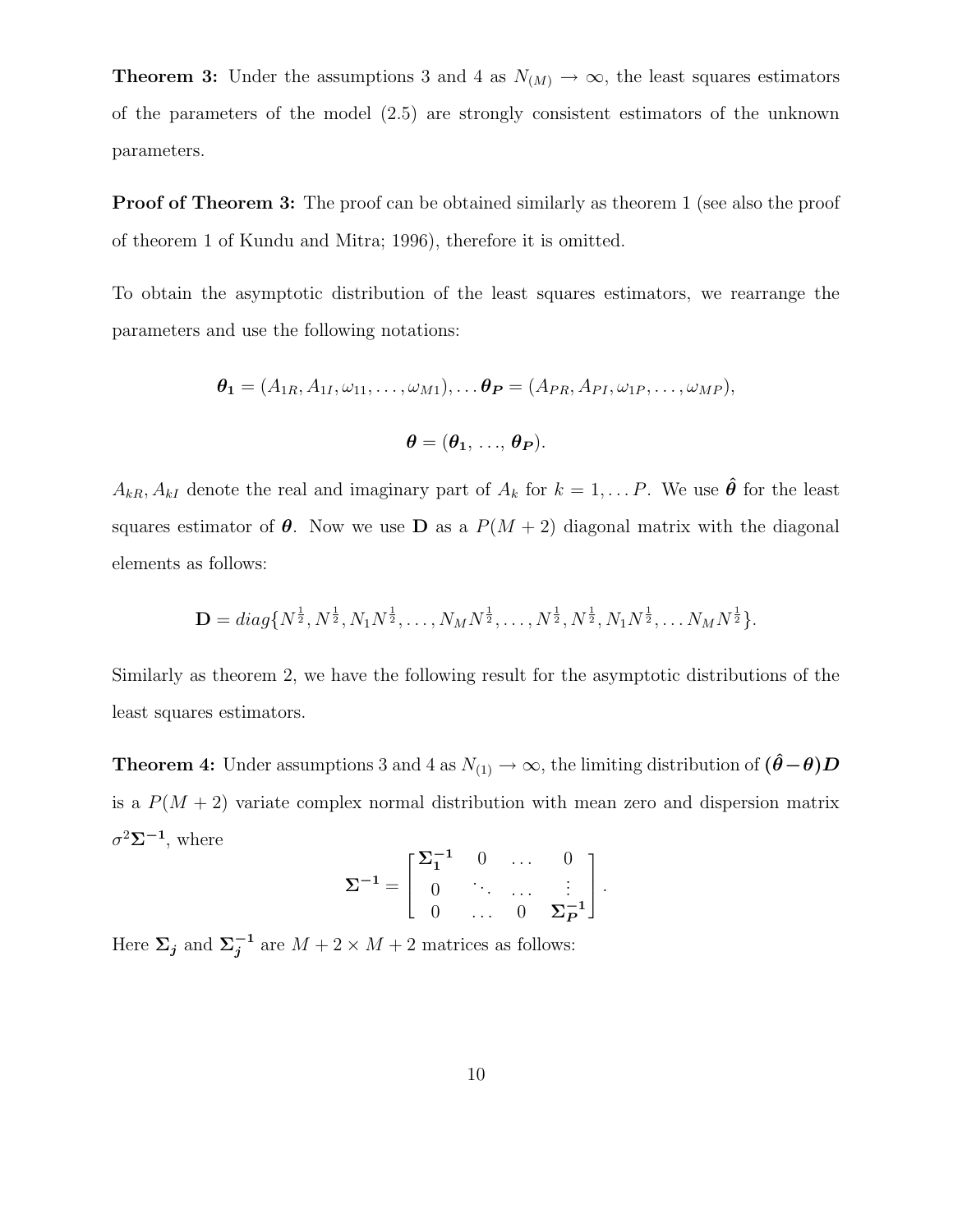$$
\Sigma_{j} = \begin{bmatrix}\n2 & 0 & -A_{jI} & \dots & \dots & -A_{jI} \\
0 & 2 & A_{jR} & \dots & \dots & A_{jR} \\
-A_{jI} & A_{jR} & \frac{2}{3}|A_j|^2 & \frac{1}{2}|A_j|^2 & \dots & \frac{1}{2}|A_j|^2 \\
\vdots & \vdots & \vdots & \ddots & \dots & \vdots \\
-A_{jI} & A_{jR} & \frac{1}{2}|A_j|^2 & \dots & \frac{1}{2}|A_j|^2 & \frac{2}{3}|A_j|^2\n\end{bmatrix}
$$
\n
$$
\Sigma_{j}^{-1} = \begin{bmatrix}\na & b & d & d & \dots & d \\
b & c & e & e & \dots & e \\
d & e & f & 0 & \dots & 0 \\
\vdots & \vdots & 0 & f & \dots & \vdots \\
d & e & 0 & \dots & \dots & f\n\end{bmatrix}
$$

Here

and

$$
a = \frac{1}{2} + \frac{3}{2} \frac{A_{jI}^2}{|A_j|^2} M, \t b = -\frac{3}{2} M \frac{A_{jI} A_{jR}}{|A_j|^2}, \t c = \frac{1}{2} + \frac{3}{2} M \frac{A_{jR}^2}{|A_j|^2}
$$

$$
d = \frac{3A_{jI}}{|A_j|^2}, \t e = -\frac{3A_{jR}}{|A_j|^2}, \t f = \frac{6}{|A_j|^2}
$$

**Proof of Theorem 4:** The proof follows quite similarly as Kundu and Mitra (1996) and therefore it is omitted. The important point is to rearrange the parameters in the specified manner then the asymptotic dispersion matrix can be expressed in a convenient form.

Comments: Note that the results of Rao and Zhao (1993) and Kundu and Mitra (1999) follow from theorems 3 and 4. It is interesting to see that all the frequency estimators are asymptotically independent and the asymptotic variances of the frequency estimators are inversely proportional to the corresponding amplitude estimators. The asymptotic variances of the frequency estimators are independent of  $M$ , whereas the asymptotic variances of the amplitude estimators are directly proportional to  $M$ . Therefore, as  $M$  increases the asymptotic variances of the amplitude estimators increase. Interestingly if the real part or the imaginary part of the amplitude is zero then the asymptotic variance of the corresponding imaginary part or the real part of the amplitude estimator is independent of M.

#### 3. M-DIMENSIONAL CASE: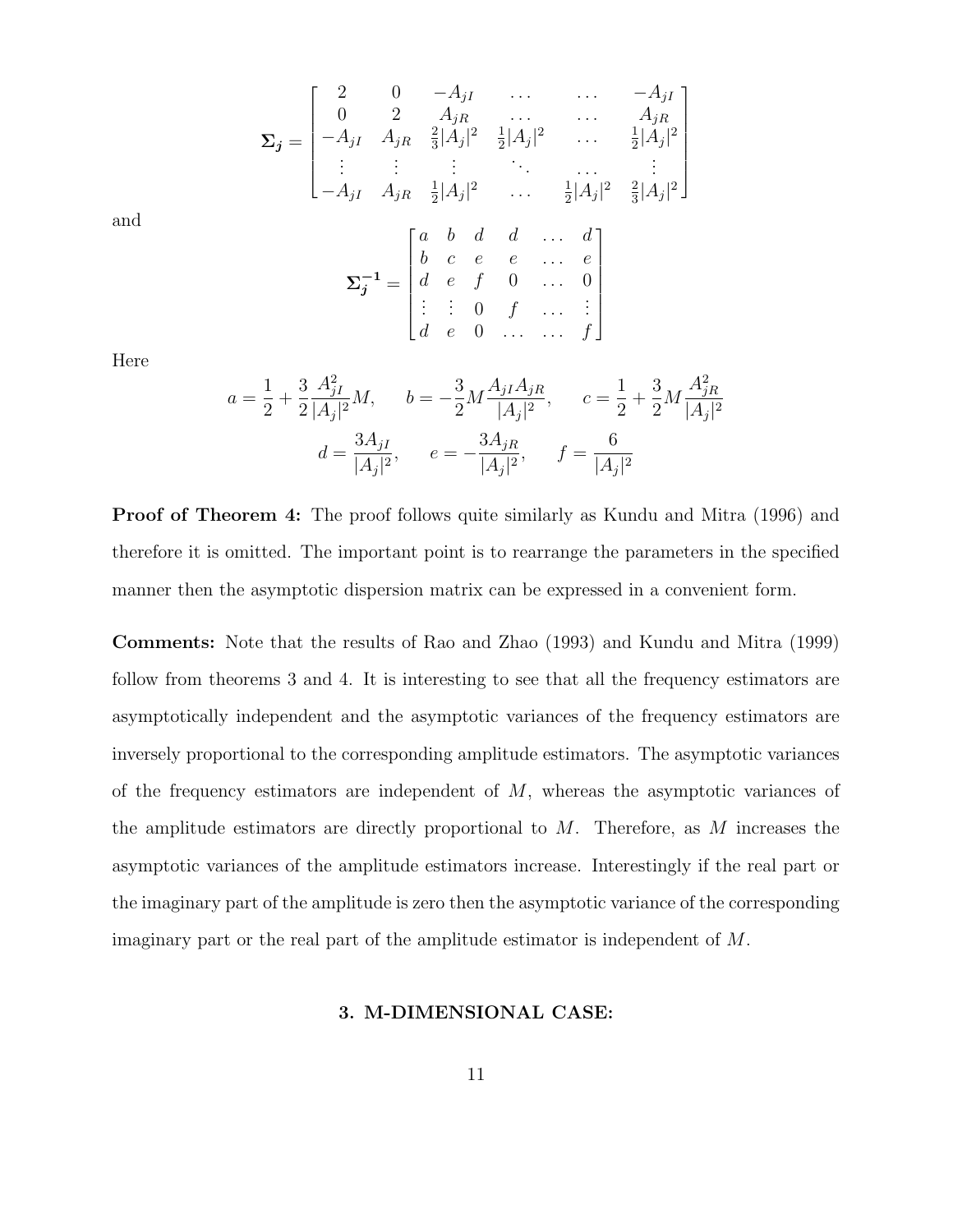In this section we present the asymptotic distribution of the least squares estimators of the general  $M$ -dimensional model  $(1.1)$ , under the following assumptions.

**Assumption 5:** { $\omega_{1,1}, \ldots, \omega_{1,P_1}, \ldots, \omega_{M,1}, \ldots, \omega_{M,P_M}$ } are all distinct and they lie between  $(0, 2\pi)$ .

Assumption 6:  $||A_{j_1...}||^2 = \sum_{j_2=1}^{P_2} \ldots \sum_{j_M=1}^{P_M} |A_{j_1...j_M}|^2 > 0$ . Similarly  $||A_{.j_2...}||^2 \ldots ||A_{...j_M}||^2$ are defined  $||A_{.j_2...}||^2 > 0 \dots ||A_{.j_M}||^2 > 0$  for  $j_1 = 1, \dots, P_1 \dots j_M = 1, \dots, P_M$ .

We use the following notations:

$$
\omega_1 = (\omega_{1,1}, \dots, \omega_{1,P_1}), \dots, \omega_M = (\omega_{M,1}, \dots, \omega_{M,P_M})
$$
  

$$
A = (A_{1...1}, \dots, A_{P_1...P_M}), \qquad \boldsymbol{\theta} = (\boldsymbol{\omega_1}, \dots, \boldsymbol{\omega_M}, \text{Re(A)}, \text{Im(A)})
$$

Note that the LSE's of  $\theta$  of the model (1.1) can be obtained by minimizing

$$
Q(\boldsymbol{\theta}) = \sum_{n_1=1}^{N_1} \dots \sum_{n_M=1}^{N_M} \left| y(\mathbf{n}) - \sum_{j_1=1}^{P_1} \dots \sum_{j_M=1}^{P_M} A_{j_1 \dots j_M} e^{i(n_1 \omega_{1,j_1} + \dots + n_M \omega_{M,j_M})} \right|^2 \tag{3.1}
$$

We define the matrices  $C_{j,M+1}^T = C_{M+1,j} = C_{j,M+2}^T = C_{M+2,j}$  of order  $P_1 \dots P_M \times P_j$  as follows. Label the  $P_1 \ldots P_M$  rows of the matrix  $\mathbf{C}_{\mathbf{j},\mathbf{M}+\mathbf{1}}^{\mathbf{T}}$  as  $(1 \ldots 1), (1 \ldots 2), \ldots, (P_1 \ldots P_M)$ respectively and the  $P_j$  columns as  $1, \ldots, P_j$ . Then the k th.  $(= 1, \ldots, P_j)$  column of  $\mathbf{C}_{\mathbf{j},\mathbf{M+1}}^{\mathbf{T}}$ has non zero entries at the rows

$$
(\underbrace{1,1,\ldots,1}_{j-1},k,\underbrace{1,\ldots,1}_{M-j}),(\underbrace{1,\ldots,1}_{j-1},k,\underbrace{1,\ldots,1,2}_{M-j}),\ldots,(P_1,\ldots,P_{j-1},k,P_{j+1},\ldots,P_M)
$$

and they are  $A_{1,...,1,k,1,...,1}, A_{1,...,1,k,1,...,1,2}, \ldots, A_{P_1,...,P_{j-1},k,P_{j+1},...,P_M}$  respectively. For better understanding we provide  $C_{1,M+1}^T$ ,  $C_{2,M+1}^T$  and  $C_{M,M+1}^T$  in the Appendix B..

The matrices  $\Sigma$  and  $\Sigma^{-1}$  are of the order  $(P_1 + \ldots + P_M + 2P_1 \ldots P_M) \times (P_1 + \ldots + P_M)$  $P_M + 2P_1 \dots P_M$ ) and are defined as follows: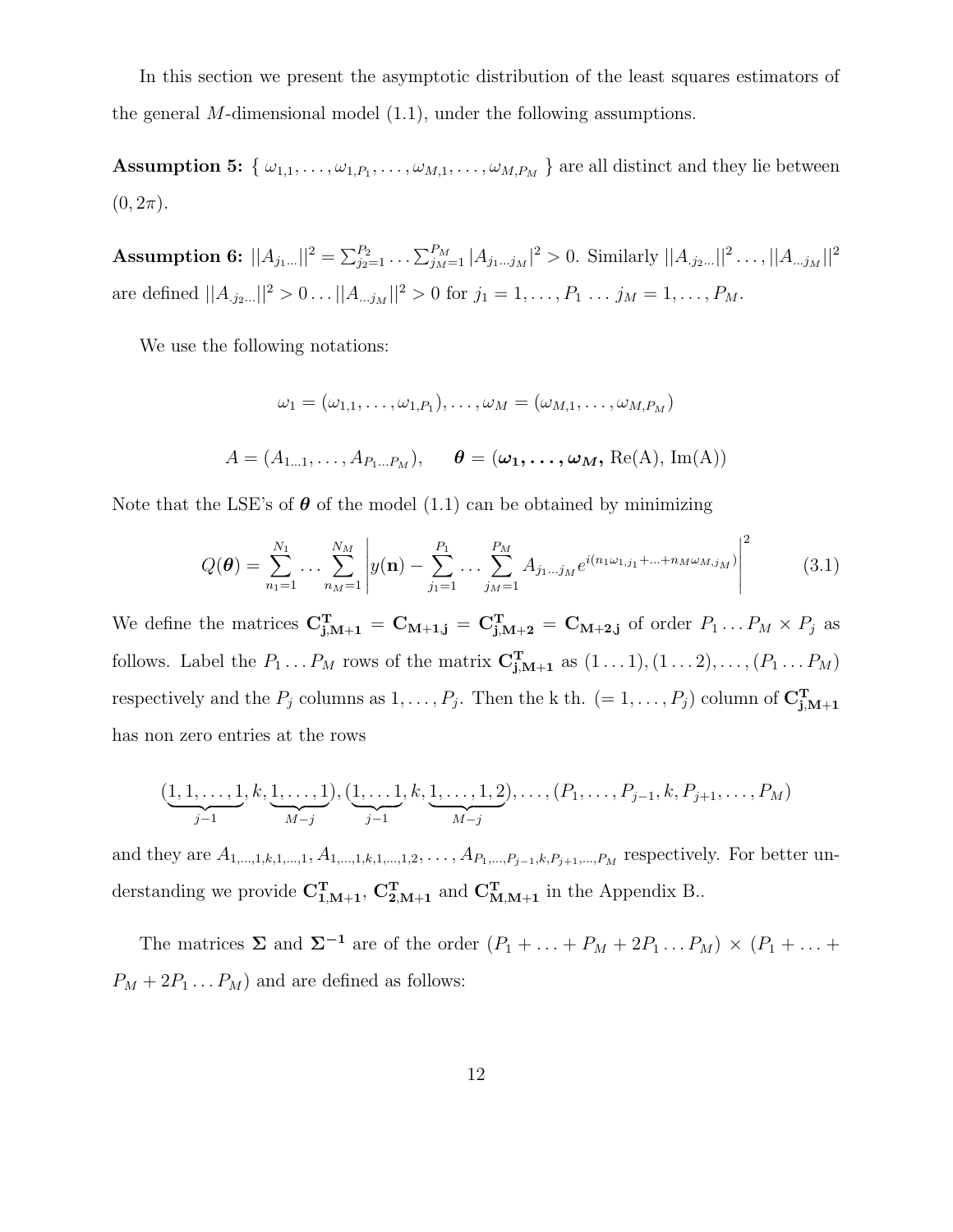$$
\Sigma = \begin{pmatrix} \Sigma_{11} & \dots & \Sigma_{1,M+2} \\ \vdots & \ddots & \vdots \\ \Sigma_{M+2,1} & \dots & \Sigma_{M+2,M+2} \end{pmatrix} \quad \Sigma^{-1} = \begin{pmatrix} \Sigma^{11} & \dots & \Sigma^{1,M+2} \\ \vdots & \ddots & \vdots \\ \Sigma^{M+2,1} & \dots & \Sigma^{M+2,M+2} \end{pmatrix}
$$

where  $\Sigma_{ii}$  and  $\Sigma^{ii}$  are both  $P_i \times P_i$  matrices for  $i = 1, \dots M$  and  $P_1 \dots P_M \times P_1 \times P_M$  matrices for  $i = M + 1, M + 2$ . The elements of  $\Sigma_{ij}$  and  $\Sigma^{ij}$  are defines as follows:

$$
\Sigma_{11} = \frac{2}{3} diag\{||A_{1...}||^2, \dots, ||A_{P_{1...}}||^2\}
$$
  
\n
$$
\vdots = \qquad \vdots
$$
  
\n
$$
\Sigma_{MM} = \frac{2}{3} diag\{||A_{...1}||^2, \dots, ||A_{...P_{M}}||^2\}
$$

$$
\Sigma_{12} = ((\sigma_{ij}^{12})) = \Sigma_{21}^T, \qquad \sigma_{ij}^{12} = \frac{1}{2} \sum_{j_3=1}^{P_3} \dots \sum_{j_M=1}^{P_M} |A_{ijj_3...j_M}|^2
$$
  
  $\vdots = \vdots$ 

 $\boldsymbol{\Sigma_{M-1,M}} \;\; = \;\; ((\sigma_{ij}^{M-1,M})) = \boldsymbol{\Sigma_{M,M-1}^T}, \;\;\;\;\;\; \sigma_{ij}^{M-1,M} =$ 1 2  $\sum$  $P_1$  $j_1=1$ . . .  $\sum^{P_{M-2}}$  $j_{M-2}=1$  $|A_{j_1...j_{M-2}ij}|^2$  $\Sigma_{j,M+1}^T = \Sigma_{M+1,j} = -Im(C_{j,M+1}^T), \quad \Sigma_{j,M+2}^T = \Sigma_{M+2,j} = Re(C_{j,M+2}^T),$  $\Sigma_{M+1,M+1} = \Sigma_{M+2,M+2} = 2\mathbf{I}_{P_1...P_M}, \quad \Sigma_{M+1,M+2} = \Sigma_{M+2,M+1} = 0$  $\mathbf{\Sigma}^{11}$  = 6 diag{ $||A_{1...}||^{-2}, \ldots, ||A_{P_{1}...}||^{-2}$ }  $\vdots$  =  $\vdots$  :  $\mathbf{\Sigma}^{\boldsymbol{M}\boldsymbol{M}} \; = \; 6 \quad diag\{||A_{...1}||^{-2}, \dots, ||A_{...P_M}||^{-2}\}$ 

$$
\Sigma^{i,M+1} = \left(\Sigma_{M+1,i}^{-1}\right)^{T} = \frac{1}{2}Im\left(\Sigma_{ii}^{-1}C_{i,M+1}\right)
$$

$$
\Sigma^{i,M+2} = \left(\Sigma_{M+2,i}^{-1}\right)^{T} = -\frac{1}{2}Re\left(\Sigma_{ii}^{-1}C_{i,M+2}\right)
$$

for  $i = 1, \ldots, M$ .

$$
\Sigma^{M+1,M+1} = \frac{1}{4} \Big( Im(C_{M+1,1}) \Sigma^{11} Im(C_{1,M+1}) + \ldots + Im(C_{M+1,M}) \Sigma^{MM} Im(C_{M,M+1}) \Big)
$$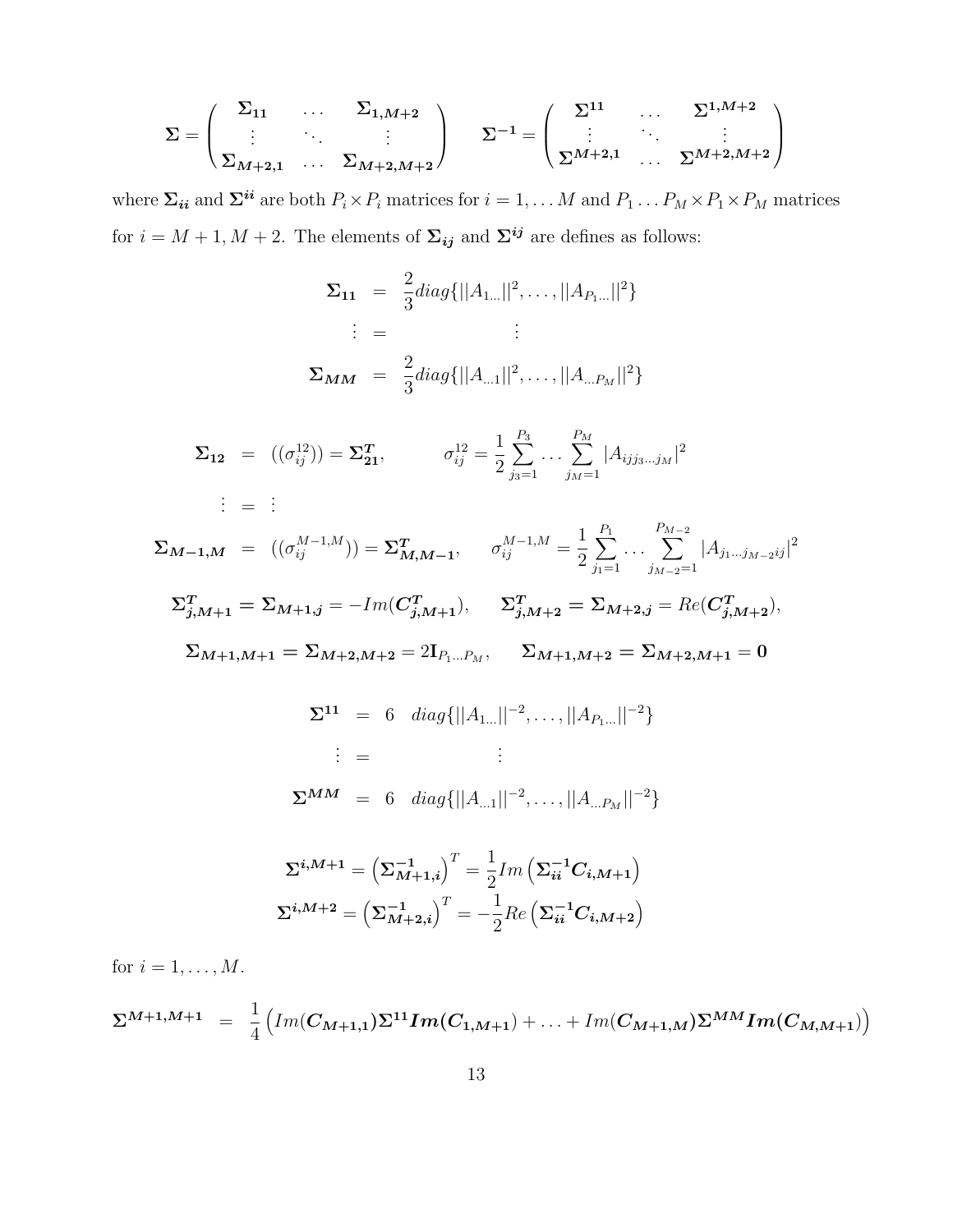+ 
$$
\frac{1}{2}
$$
\n
$$
\Sigma^{M+2,M+2} = \frac{1}{4} \Big( Re(C_{M+1,1}) \Sigma^{11} Re(C_{1,M+1}) + ... + Re(C_{M+1,M}) \Sigma^{MM} Re(C_{M,M+1}) \Big) + \frac{1}{2} \mathbf{I} \n\Sigma^{M+1,M+2} = -\frac{1}{4} \Big( Im(C_{M+1,1}) \Sigma^{11} Re(C_{1,M+2}) + ... + Im(C_{M+1,M}) \Sigma^{MM} Re(C_{M,M+2}) \Big) = \Sigma^{(M+2,M+1)T}
$$

and the remaining  $\Sigma^{ij}$  matrices are zero matrices. Now we can state the general result as follows.

**Theorem 5:** Under the assumptions 4, 5 and 6 as  $N_{(M)} \to \infty$ , the least squares estimators of  $\theta$  of the model (1.1) is strongly consistent.

**Proof of Theorem 5:** The detailed proof for  $M = 2$  when  $N_{(1)} \rightarrow \infty$  is provided in Kundu and Mitra (1996, Theorem 1). Note that in Kundu and Mitra (1996) it is assumed that the fourth order moments are finite and  $N_{(1)} \rightarrow \infty$  where as here Lemma 1 is proved using the finiteness of the second order moments and as  $N_{(M)} \to \infty$ . For general M the idea of the proof is exactly the same and it follows using Lemma 1 and Lemma 2.

If we denote the diagonal matrix  $\bf{D}$  as

$$
\mathbf{D} = diag\{N_1N^{\frac{1}{2}}, \dots, N_1N^{\frac{1}{2}}, \dots, \underbrace{N_MN^{\frac{1}{2}}, \dots, N_MN^{\frac{1}{2}}}_{P_M}, \underbrace{N^{\frac{1}{2}}, \dots, N^{\frac{1}{2}}}_{2P_1 \dots P_M}\}
$$

with  $N = N_1 \dots N_M$ . Then we have the following result.

**Theorem 6:** Under the assumptions 4, 5 and 6 as  $N_{(1)} \rightarrow \infty$ , the asymptotic distribution of  $(\hat{\theta} - \theta)D$  is asymptotically  $(P_1 + ... + P_M + 2P_1 ... P_M)$  variate normal distribution with mean zero and dispersion matrix  $\sigma^2 \Sigma^{-1}$ , where  $\Sigma^{-1}$  is as defined in this section before.

**Proof of theorem 6:** The main idea of the proof is quite simple. It involves the routine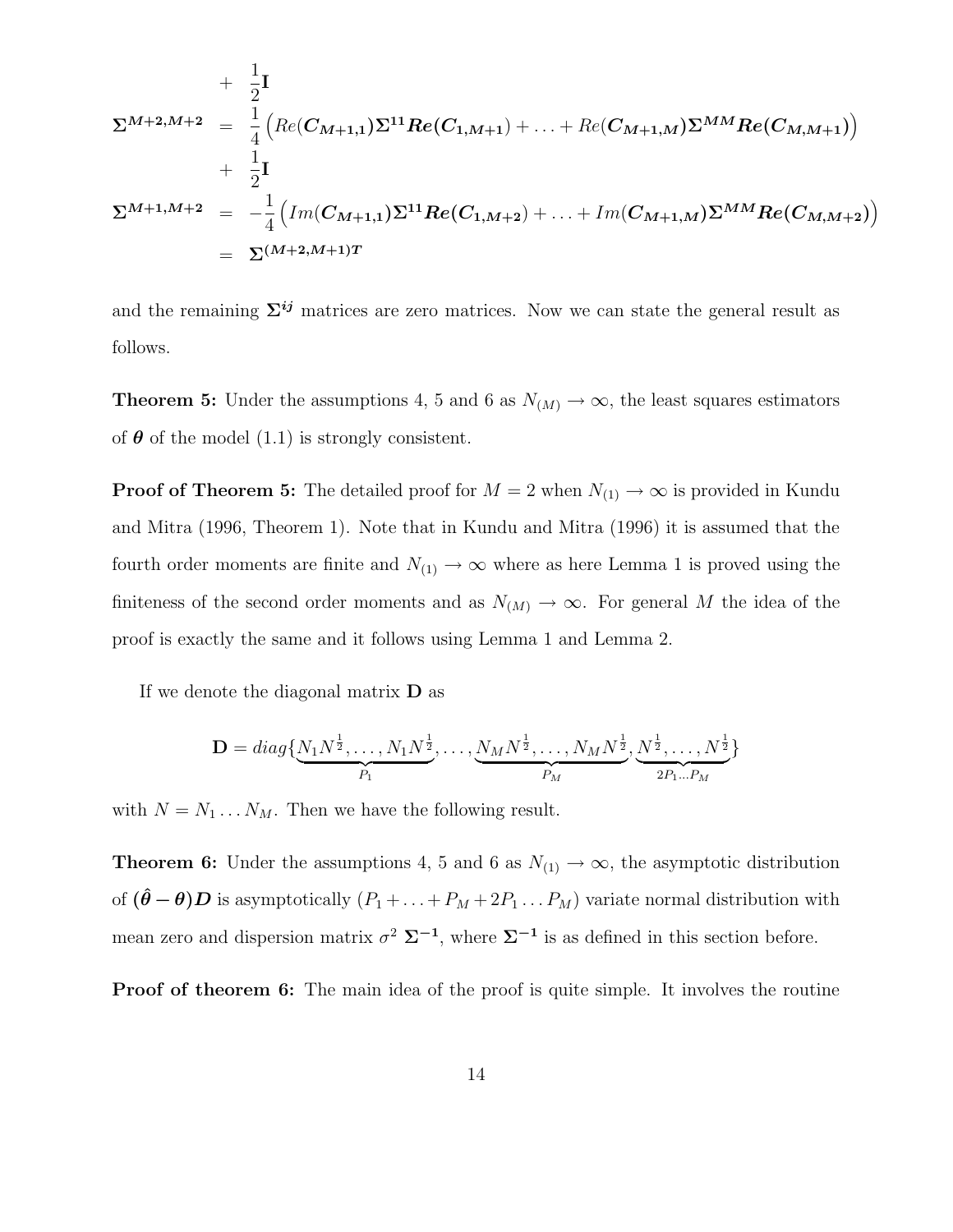computation of the first and second derivative of  $Q(\boldsymbol{\theta})$ , where

$$
Q(\boldsymbol{\theta}) = \sum_{n_1=1}^{N_1} \dots \sum_{n_M=1}^{N_M} \left| y(\mathbf{n}) - \sum_{j_1=1}^{P_1} \dots \sum_{j_M=1}^{P_M} A_{j_1 \dots j_M} e^{i(n_1 \omega_{1,j_1} + \dots + n_M \omega_{M,j_M})} \right|^2
$$

Then expanding the first derivative of  $Q(\theta)$  in terms of Taylor series and use the proper normalizing constant to obtain the limiting normal distribution. The crucial point is to obtain the matrix  $\Sigma$  and then the matrix  $\Sigma^{-1}$ .

Comments: Note that the results of Bai et al. (1987), Rao et al. (1994), Rao and Zhao (1993) and Kundu and Mitra (1996, 1999) follow from theorems 5 and 6. Theorems 5 and 6 generalize all the existing one or two dimensional results to their most general form.

## 4. CONSISTENCY AND ASYMPTOTIC NORMALITY OF  $\hat{\sigma}^2$ :

In this section we state the consistency and the asymptotic normality results of  $\hat{\sigma}^2$ , and estimator of  $\sigma^2$ , obtained as follows;

$$
\hat{\sigma}^2 = \frac{1}{N} Q(\hat{\boldsymbol{\theta}}). \tag{4.1}
$$

Here  $Q(\theta)$  is same as defined in (3.1). We have the following results.

**Theorem 7:** If  $\hat{\theta}$  is the LSE of  $\theta^0$  of the model (1.1) and the error random variables  $e(\mathbf{n})$ 's satisfy assumption 4, then as  $N_{(M)} \to \infty$ ,  $\hat{\sigma}^2$  is a strongly consistent estimator of  $\sigma^2$ .

**Proof of Theorem 7:** Using lemma 1, the proof can be obtained similarly as the one dimensional case (see Kundu and Mitra; 1999), so it is omitted.

**Theorem 8:** If  $\hat{\sigma}^2$  is the estimator of  $\sigma^2$  as defined in (4.1) and the error random variables  $e(\mathbf{n})$ 's satisfy assumption 4. Furthermore if

$$
E[(Re\{e(\mathbf{n})\})^4] < \infty \quad \text{and} \quad E[(Im\{e(\mathbf{n})\})^4] < \infty
$$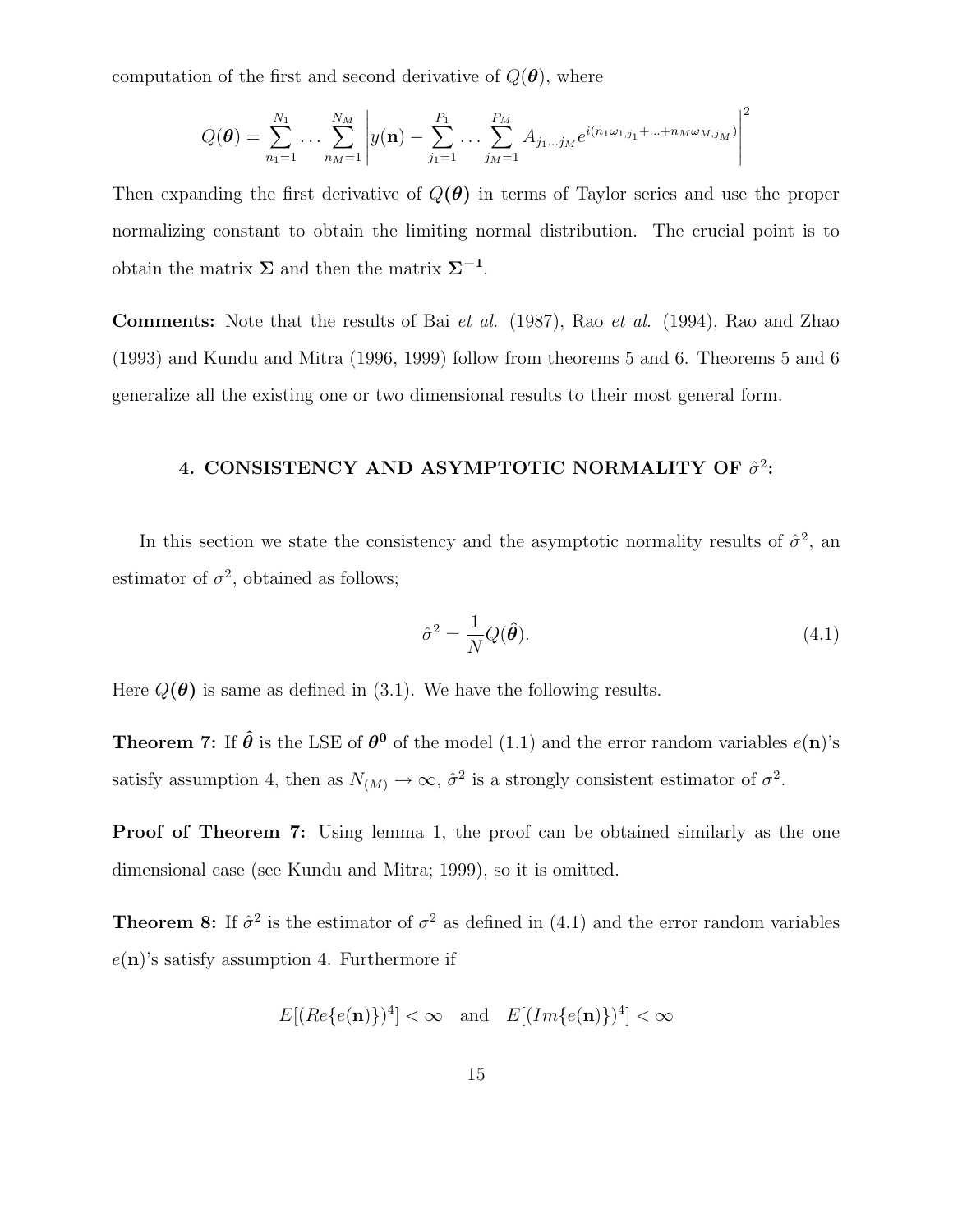then

$$
\sqrt{N}(\hat{\sigma}^2 - \sigma^2) \to N(0, \sigma^*) \text{ as } N_{(1)} \to \infty,
$$
  
where  $\sigma^* = E[(Re\{e(\mathbf{n})\})^4] + E[(Im\{e(\mathbf{n})\})^4] - \frac{\sigma^4}{2}.$ 

**Proof of Theorem 8:** This proof is also quite similar to the proof for the one dimensional case, therefore it is not provided here. The detailed proof can be obtained on request from the author.

#### 5. CONCLUSIONS:

In this paper we discuss the asymptotic properties of the least squares estimators of the multidimensional exponential model. It is observed that several particular cases mainly one or two dimensional results can be obtained as particular cases. We consider two special cases of the general multidimensional model and obtain the asymptotic distribution. It may be mentioned that other than the least squares estimators, it may be possible to consider the approximate least squares estimators as defined by Hannan (1971) or Walker (1971). The approximate least squares estimators of the frequencies can be obtained by maximizing the periodogram function. It can be proved along the same line as the one dimensional case that the least squares estimators and the approximate least squares estimators are asymptotically equivalent. Therefore, the asymptotic distribution of the ALSE's will be same as that of the LSE's in all the cases considered. Note that in this paper we assume that the errors are independent and identically distributed. Suppose that we have the following error structure  $X(n)$  instead of  $e(n)$  in  $(1.1)$ ,

$$
X(\mathbf{n}) = \sum_{i_1=1}^{Q_1} \dots \sum_{i_M=1}^{Q_M} a_{i_1 \dots i_M} e(n_1 - i_1, \dots, n_M - i_M)
$$
(5.1)

here  $a_{i_1...i_M}$  are unknown constants and  $Q_1, \ldots, Q_M$  are known integers. The error structure  $(5.1)$  indicates that the errors are of the moving average type in M dimensions. The results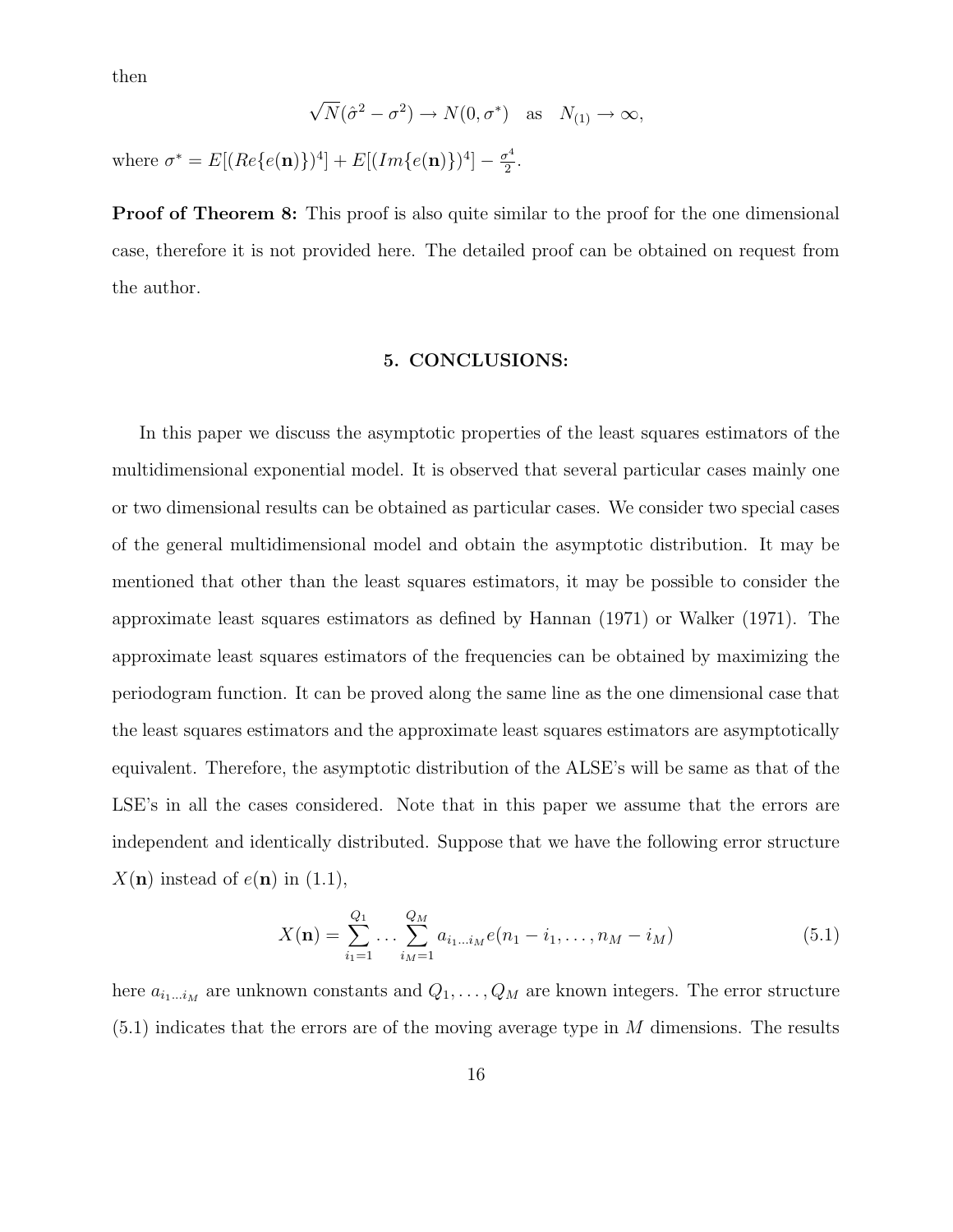can be extended even when the errors are of the type (5.1), see for example Nandi and Kundu (1999) for the two dimensional result in this context.

Now we would like to mention some open problems. First of all the estimation of  $P_1, \ldots, P_M$  is very important but difficult problem. Even in the case of two dimensions, the problem is not yet resolved (see Rao et al. (1996)) satisfactorily. May be some model selection criteria like AIC or BIC or their modifications can be used to resolve this problem. Numerically obtaining the LSE's of the one or two dimensional problems are well known to be very difficult problems. It will be important to find out some good estimation schemes for obtaining the LSE's of the unknown parameters for higher dimensional model. Another important problem is to study the properties of the LSE's when the errors are from a stationary distribution not necessarily from a finite order moving average type. If the errors are from a stationary random field then it will be important to derive the properties of the LSE's. More work is needed in these directions.

Acknowledgments: Most of the work was done when the author was visiting the Pennsylvania State University as an visiting Associate Professor. The author would like to thank Professor C.R. Rao for his valuable comments.

#### REFERENCES

Bai, Z.D., Chen, X.R., Krishnaiah, P.R. and Zhao, L.C., Wu, L.C. (1987), "Strong consistency of maximum likelihood parameter estimation of superimposed exponential signals in noise", Technical Report, Center for Multivariate Analysis, 87-17, University of Pittsburgh.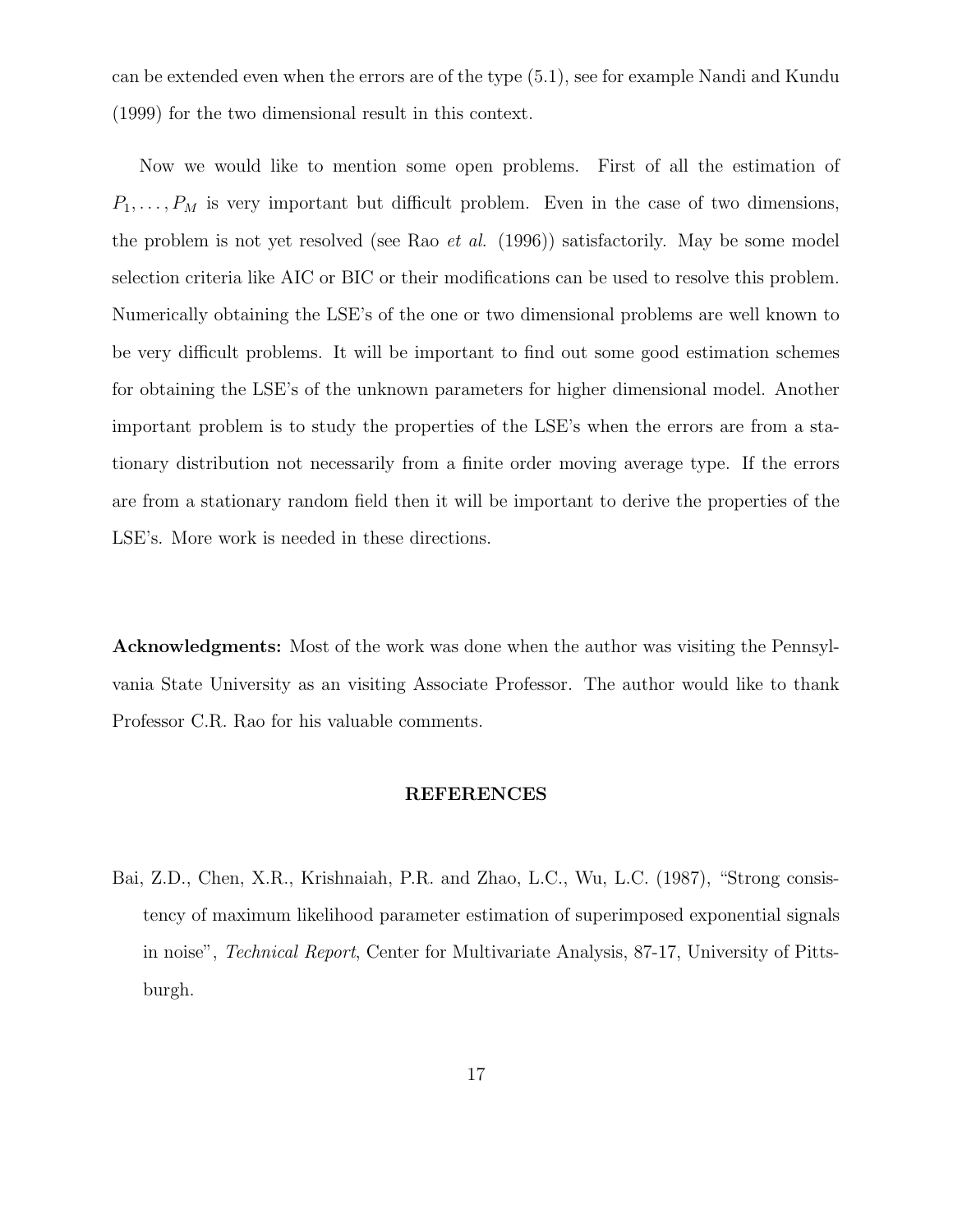- Barbieri, M.M. and Barone, P. (1992), "A two dimensional Prony's method for spectral estimation", IEEE Trans. Signal Processing, vol. 40, no. 11, 2747-2756.
- Bose, N.K. (1985) Multidimensional Systems: Progress, Directions and Open Problems
- Cabrera, S.D. and Bose, N.K. (1993), "Prony methods for two dimensional complex exponential signals modeling", Applied Control, (Ed. Tzafestas, S.G.), Chap. 15, Decker, New York, 401-411.
- Chun, J. and Bose, N.K. (1995), "Parameter estimation via signal selectivity of signal subspaces (PESS) and its applications to 2-D wavenumber estimation", *Digital Signal Pro*cessing, vol. 5, 58-76.
- Dudgeon, D.E. and Merseresau, R.M. (1984), *Multidimensional Digital Signal Processing*, Englrwood Cliffs, NJ, Prentice Hall.
- Francos, J.M., Mieri, A.Z. and Porat, B. (1990), "On a Wold type decomposition of 2-D discrete random field", Proc. International Conference of Acoustics, Speech and Signal Processing, Albuquerque.
- Hannan, E.J. (1971), "Nonlinear time series regression", *Journal of Applied Probability*, vol. 8, 767-780.
- Hannan, E.J. (1973), "The estimation of frequencies", *Journal of Applied Probability*, vol. 10, 510-519.
- Hua, Y. (1992), "Estimating two dimensional frequencies by matrix enhancement and matrix pencil", IEEE Trans. Signal Processing, vol. 40, no. 9, 2267-2280.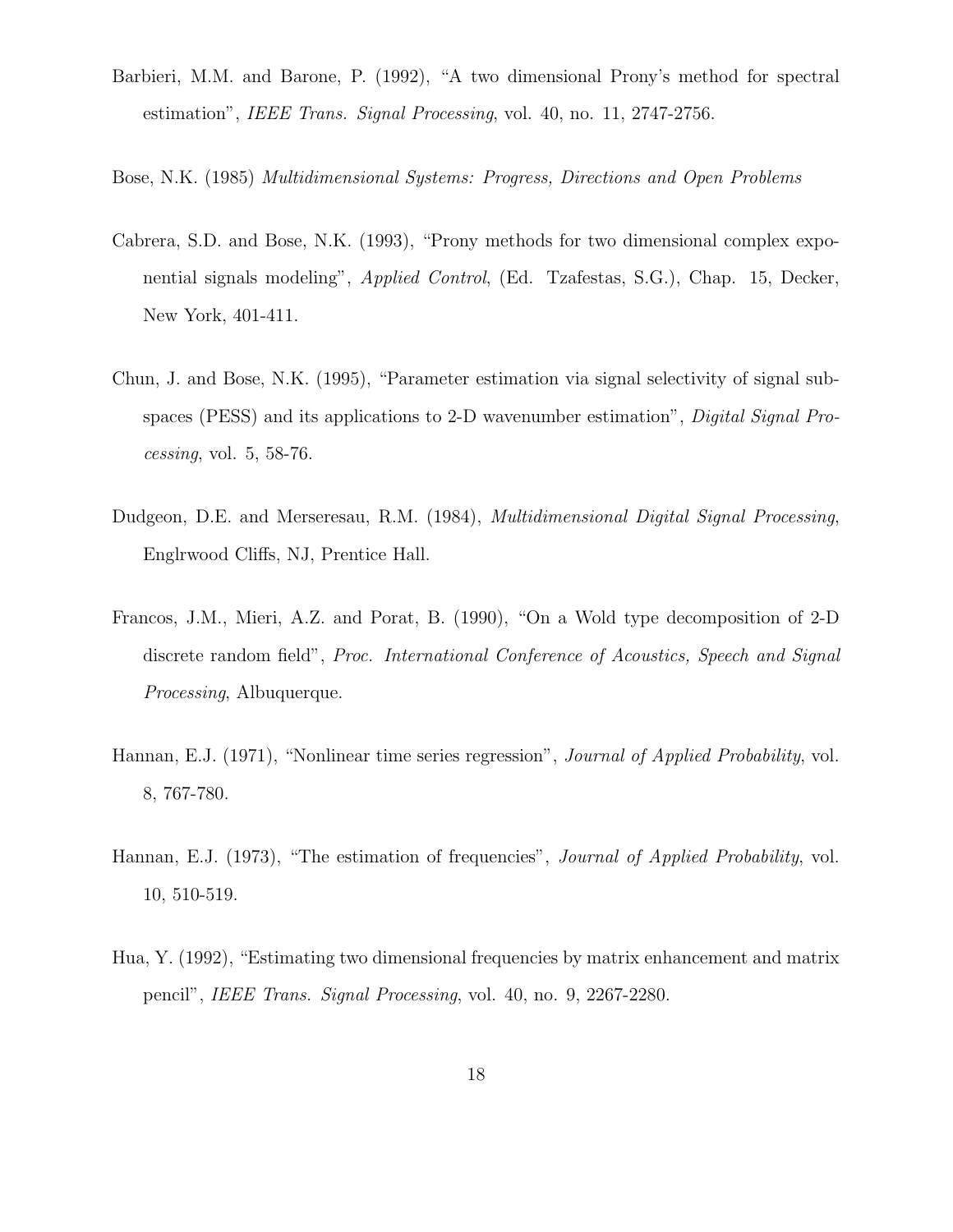- Jennrich, R.I. (1969), "Asymptotic properties of the nonlinear least squares estimation", Annals of mathematical Statistics, vol. 40, 633-643.
- Kay, S. (1980), Modern Spectral Estimation: Theory and Applications Englehood Cliffs Prentice Hall, NJ.
- Kay, S. and Nakovei, R. (1990), "An efficient two dimensional frequency estimation", IEEE Trans. Acoust. Speech and Signal Processing, vol. 38, no. 10, 1807-1809.
- Kundu, D. (1993a), "Asymptotic theory of the least squares estimator of a particular nonlinear regression model", Statistics and Probability Letters, vol. 18, 13-17.
- Kundu, D. (1993b), "Estimating the parameters of the undamped exponential signals", Technometrics, vol. 35, 215-218.
- Kundu, D. (1997), "Asymptotic properties of the least squares estimators of sinusoidal signals", Statistics, Vol. 30, 221-238.
- Kundu, D. and Mitra, A. (1996), "Asymptotic properties of the least squares estimates of 2-D exponential signals", Multidimensional Systems and Signal Processing, vol. 7, no. 2, 135-150.
- Kundu, D. and Mitra, A. (1997),"Consistent method of estimating sinusoidal frequencies; a non iterative approach", Journal of Statistical Computations and Simulations, Vol. 58, 4, 347-362.
- Kundu, D. and Mitra, A. (1999), "On asymptotic behavior of least squares estimators and the confidence intervals of the superimposed exponential signals", Signal Processing, vol.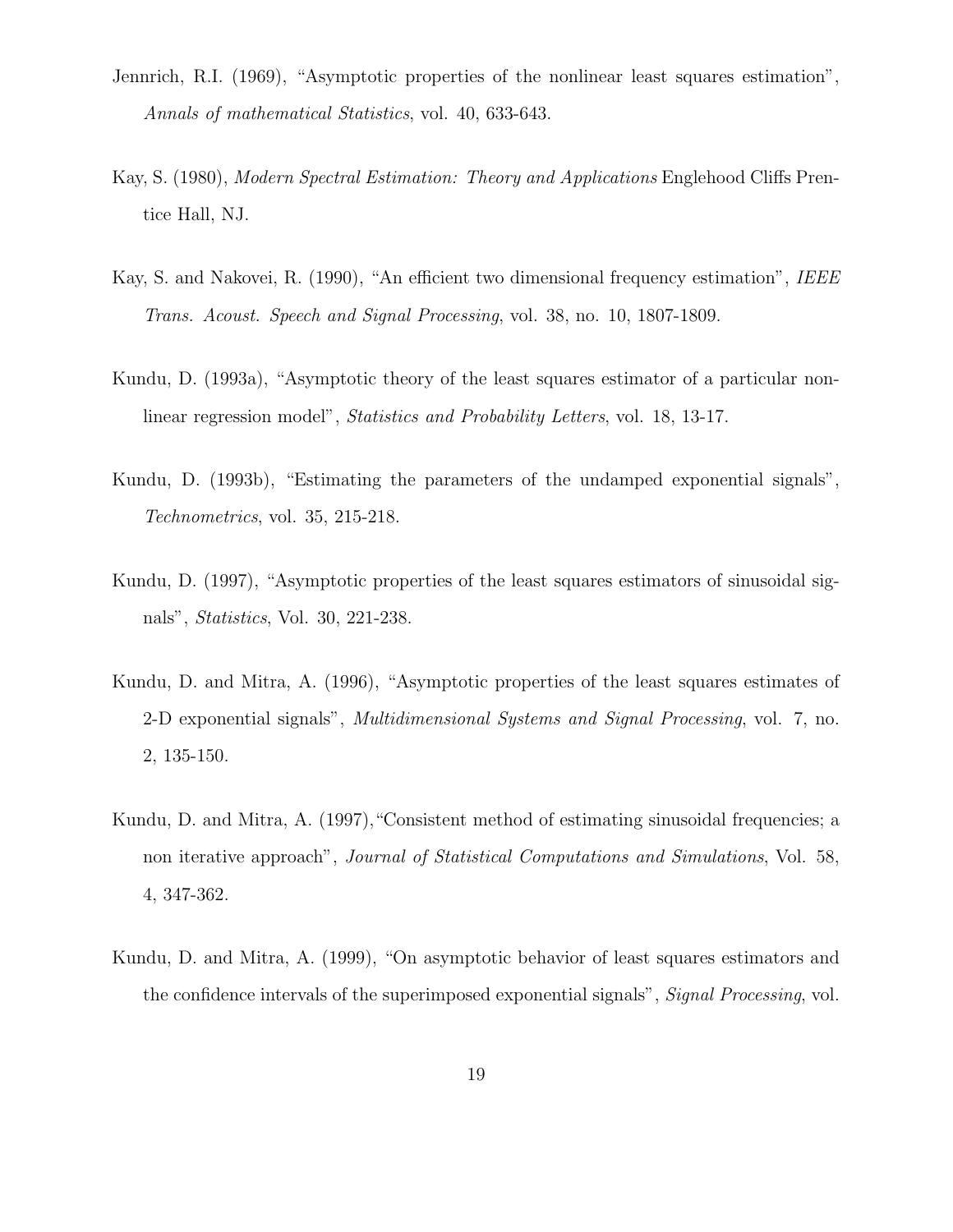- Kundu, D. and Gupta, R.D. (1998), "Asymptotic properties of the least squares estimators of a two dimensional model", Metrika, Vol. 48, 83-97.
- Lang, S.W. and McClellan, J.H. (1982), "The extension of Pisarenko method to multiple dimensions", em Proc. ICASSP-82, Paris, France, 125-128.
- Mandrekar, V. and Zhang, H. (1995), "Determination of the discrete spectrum of random fields with application to texture classifications", Technical Report, Michigan State University, USA.
- Mangulis, V. (1965), *Handbook of series for scientists and engineers*, Academic Press, New York and London.
- McClellan, J. (1982), "Multidimensional Spectral Estimation", Proc. IEEE, vol. 70, no. 9, 1029-1039.
- Nandi, S. and Kundu, D. (1999), "Least squares estimators in a stationary random field", Journal of the Indian Institute of Science, vol. 79, Mar.-Apr., 75-88.
- Prasad, S., Chakraborty, M. and Parthasarathy, H. (1995), "The role of statistics in signal processing- a brief review and some emerging trends", Indian Journal of Pure and Applied Mathematics, Vol. 26, 6, 547-578.
- Quinn, B.G. (1999), "A fast efficient technique for the estimation of frequency; interpretation and generalization", Biometrika, Vol. 86, 1, 213-230.
- Rao, C.R. (1988), "Some recent results in signal processing", Statistical Decision Theory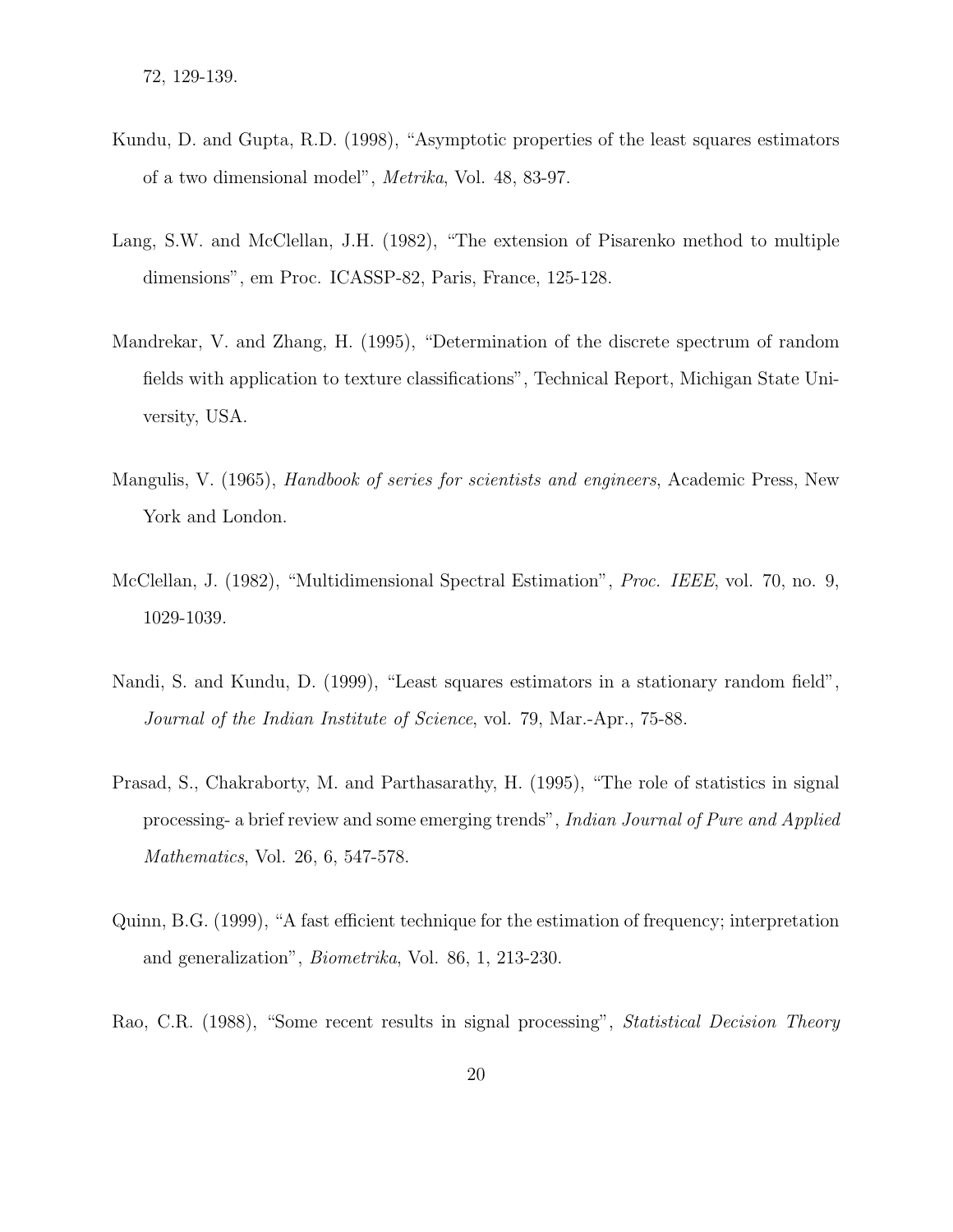and Related Topics IV, Gupta, S.S. and Berger, J.O. (Eds.), Vol. 2, Springer, New York, 319-332.

- Rao, C.R. and Zhao, L.C. (1993), "Asymptotic behavior of maximum likelihood estimates of superimposed exponential signals", IEEE Trans. on Signal Processing, Vol. 41, 1461- 1463.
- Rao, C.R., Zhao, L.C. and Zhou, B. (1994), "Maximum likelihood estimation of 2-D superimposed exponential signals", IEEE Trans. Signal Processing, vol. 42, no. 7, 1795-1802.
- Stoica, P. (1993), "List of references on spectral line analysis", Signal Processing, Vol. 31, 3, 329-340.
- Rao, C.R., Zhao, L.C. and Zhou, B. (1996), "A novel algorithm for 2-Dimensional frequency estimation", Technical Report, Center for Multivariate Analysis, The Pennsylvania State University.
- Walker, A.M. (1971), "On the estimation of a harmonic components in a time series with stationary independent residuals", Biometrika, vol. 58, 21-36.
- Wu, C.F.J. (1981), "Asymptotic theory of nonlinear lest squares estimation", Annals of Statistics, vol. 9, 510-513.

#### Appendix A

First we prove the following lemma:

**Lemma 0:** Let  $\{e(\mathbf{n})\}$  be a *i.i.d.* sequence of M-dimensional random variables with mean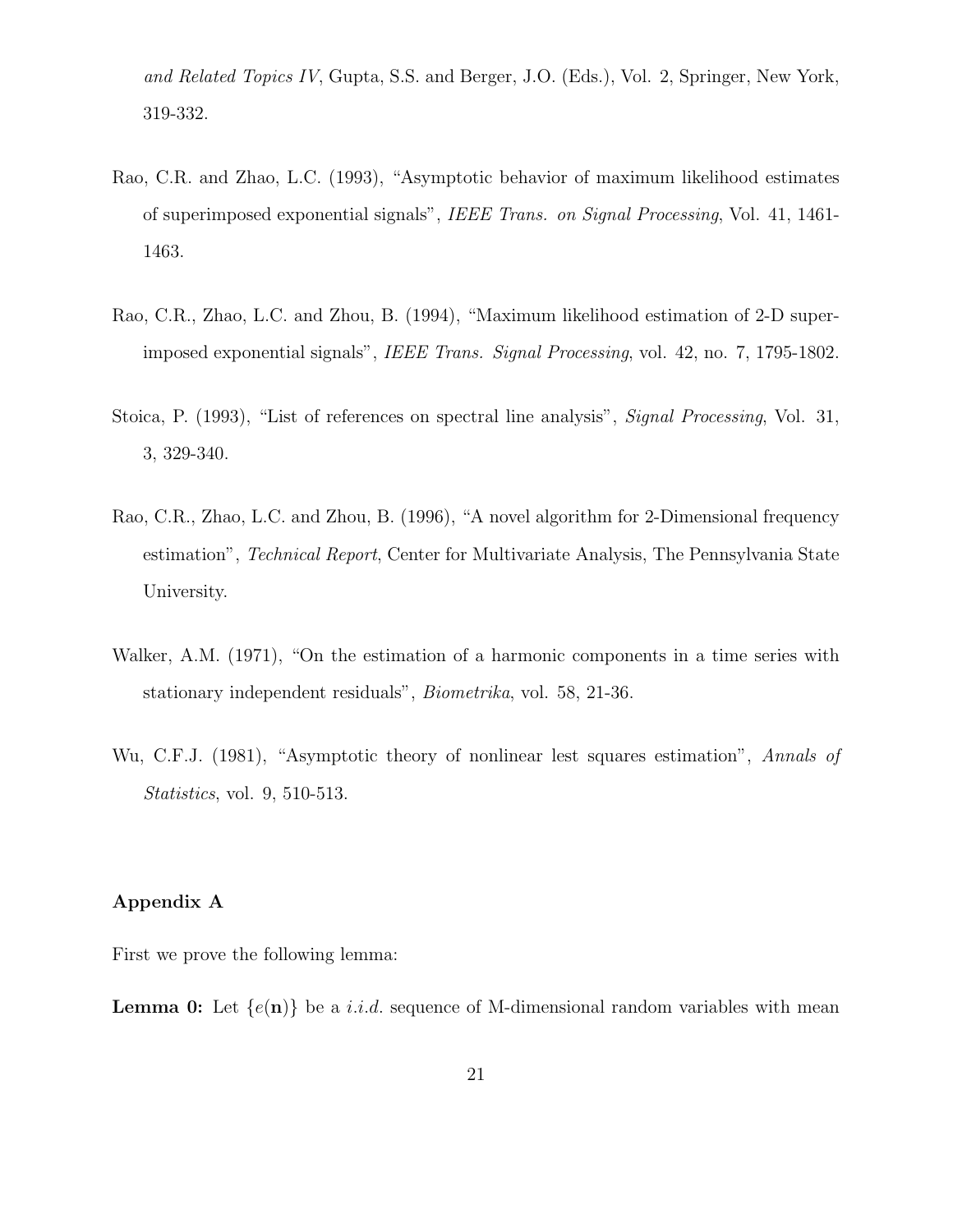zero and finite variance, then

$$
\lim_{N_{(1)} \to \infty} \sup_{\alpha_1, \dots, \alpha_M} \left| \frac{1}{N} \sum_{n_1=1}^{N_1} \dots \sum_{n_M=1}^{N_M} e(\mathbf{n}) \cos(n_1 \alpha_1) \dots \cos(n_M \alpha_M) \right| \to 0 \tag{A1.1}
$$

Proof of Lemma 0: Note that proving (A1.1) is equivalent to prove

$$
\lim_{N_1 \to \infty} \sup_{\alpha_1, \dots, \alpha_M} \left| \frac{1}{N} \sum_{n_1=1}^{N_1} \dots \sum_{n_M=1}^{N_M} e(\mathbf{n}) \cos(n_1 \alpha_1) \dots \cos(n_M \alpha_M) \right| \to 0 \quad a.s.
$$
\n
$$
N_M \to \infty
$$

Consider the following random variables

$$
Z(\mathbf{n}) = e(\mathbf{n}) \text{ if } e(\mathbf{n}) \le (n_1 \dots n_M)^{\frac{3}{4}}
$$
  
= 0 otherwise

First we will show that  $Z(n)$  and  $e(n)$  are equivalent sequences. Consider

$$
\sum_{n_1=1}^{N_1} \ldots \sum_{n_M=1}^{N_M} P\{e(\mathbf{n}) \neq Z(\mathbf{n})\} = \sum_{n_1=1}^{N_1} \ldots \sum_{n_M=1}^{N_M} P\{|e(\mathbf{n})| \geq (n_1 \ldots n_M)^{\frac{3}{4}}\}.
$$

Now observe that there are at most  $2^k k^{M-1}$  combinations of  $(n_1, \ldots, n_M)$ 's such that  $n_1 \ldots n_M <$  $2^k$ . Therefore, we have

$$
\sum_{n_1=1}^{N_1} \dots \sum_{n_M=1}^{N_M} P\{|e(\mathbf{n})| \ge (n_1 \dots n_M)^{\frac{3}{4}}\}
$$
\n
$$
\le \sum_{k=1}^{\infty} \sum_{2^{k-1} \le r < 2^k} P\{|e(\mathbf{n})| \ge r^{\frac{3}{4}}\} \text{ here } [r = n_1 \dots n_M]
$$
\n
$$
\le \sum_{k=1}^{\infty} 2^k k^{M-1} P\{|e(1, \dots, 1)| \ge 2^{(k-1)\frac{3}{4}}\}
$$
\n
$$
\le C \sum_{k=1}^{\infty} \frac{2^k k^{M-1}}{2^{(k-1)\frac{3}{2}}} \le C \sum_{k=1}^{\infty} \frac{k^{M-1}}{2^{\frac{k}{2}}} < \infty.
$$

Here C is a constant and it may take different values at different places. Therefore,  $e(\mathbf{n})$  and  $Z(\mathbf{n})$  are equivalent sequences. So,

$$
P\{e(\mathbf{n}) \neq Z(\mathbf{n}) \ i.o.\} = 0.
$$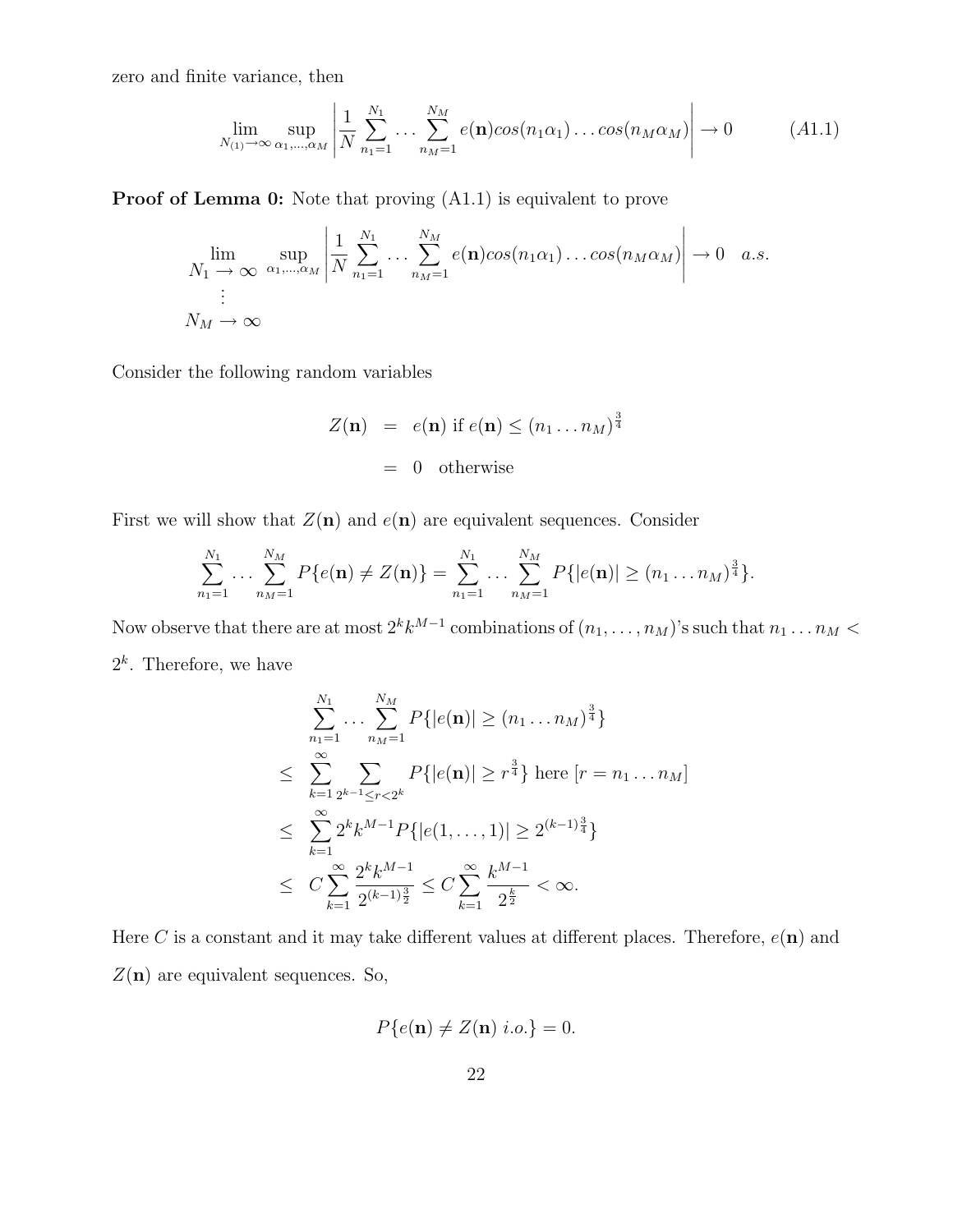Here i.o. means infinitely often. Let

$$
U(\mathbf{n})=Z(\mathbf{n})-E(Z(\mathbf{n})),
$$

then

$$
\sup_{\alpha_1,\dots,\alpha_M} \left| \frac{1}{N} \sum_{n_1=1}^{N_1} \dots \sum_{n_M=1}^{N_M} E(Z(\mathbf{n})) \cos(n_1 \alpha_1) \dots \cos(n_M \alpha_M) \right| \leq \frac{1}{N} \sum_{n_1=1}^{N_1} \dots \sum_{n_M=1}^{N_M} |E(Z(\mathbf{n}))|.
$$

Since  $E(Z(\mathbf{n})) \to 0$  as  $N_{(1)} \to \infty$ , therefore,

$$
\frac{1}{N} \sum_{n_1=1}^{N_1} \dots \sum_{n_M=1}^{N_M} |E(Z(\mathbf{n}))| \to 0.
$$

as  $N_{(1)} \rightarrow \infty$ . So, it is enough to prove that

$$
\sup_{\alpha_1,\dots,\alpha_M} \left| \frac{1}{N} \sum_{n_1=1}^{N_1} \dots \sum_{n_M=1}^{N_M} U(\mathbf{n}) \cos(n_1 \alpha_1) \dots \cos(n_M \alpha_M) \right| \to 0
$$

as  $N_{(1)} \to \infty$ . Now for any fixed  $\epsilon > 0$ ,  $-\pi < \alpha, \beta < \pi$  and  $0 < h \leq \frac{1}{2N}$  $\frac{1}{2N^{\frac{3}{4}}}$ , we have

$$
P\left\{\left|\frac{1}{N}\sum_{n_1=1}^{N_1}\ldots\sum_{n_M=1}^{N_M}U(\mathbf{n})cos(n_1\alpha_1)\ldots cos(n_M\alpha_M)\right|\geq \epsilon\right\}
$$
  

$$
\leq 2e^{-hN\epsilon}\prod_{n_1=1}^{N_1}\ldots\prod_{n_M=1}^{N_M}Ee^{h(U(\mathbf{n}))\times cos(n_1\alpha_1)\ldots cos(n_m\alpha_M)}
$$

Since  $|hU(\mathbf{n})cos(n_1\alpha_1)...cos(n_M\alpha_M)| \leq \frac{1}{2}$  $\frac{1}{2}$ , using  $e^x < 1 + x + x^2$  for  $|x| \le \frac{1}{2}$  $\frac{1}{2}$ , we have

$$
2e^{-hN\epsilon} \prod_{n_1=1}^{N_1} \dots \prod_{n_M=1}^{N_M} E e^{h(U(\mathbf{n})) \times \cos(n_1 \alpha_1) \dots \cos(n_m \alpha_M)}
$$
  

$$
\leq 2e^{-hN\epsilon} (1 + h^2 \sigma^2)^N.
$$

Choose  $h=\frac{1}{2M}$  $\frac{1}{2N^{\frac{3}{4}}}$ , therefore for large  $N_1, \ldots, N_M$ ,

$$
P\left\{\left|\frac{1}{N}\sum_{n_1=1}^{N_1}\ldots\sum_{n_M=1}^{N_M}U(\mathbf{n})cos(n_1\alpha_1)\ldots cos(n_M\alpha_M)\right|\geq \epsilon\right\}\leq Ce^{-N^{\frac{1}{4}}\frac{\epsilon}{2}}.
$$

Let  $K = N^2$ , choose K points  $\beta_1 = (\alpha_{11}, \ldots, \alpha_{M1}), \ldots, \beta_K = (\alpha_{1K}, \ldots, \alpha_{MK})$  in  $(-\pi, \pi) \times$ ...  $\times$  ( $-\pi, \pi$ ) such that for each  $\beta = (\beta_1, \ldots, \beta_M) \in (-\pi, \pi) \times \ldots \times (-\pi, \pi)$ , there exists a point  $\beta_j$  satisfying

$$
|\beta_{1j}-\beta_1|+\ldots+\beta_{Mj}-\beta_M|\leq \frac{2\pi}{N^2}.
$$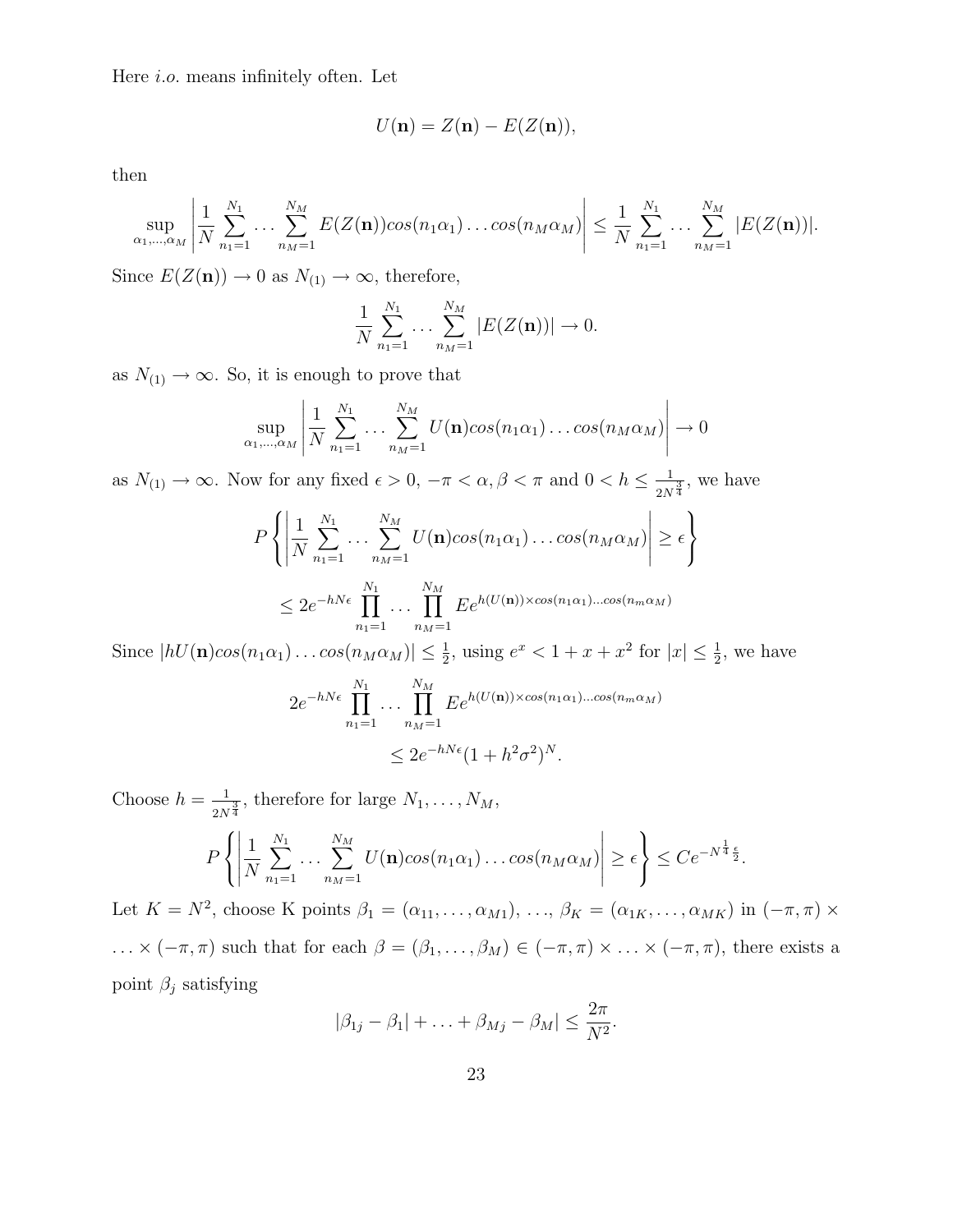Note that

$$
\left| \frac{1}{N} \sum_{n_1=1}^{N_1} \dots \sum_{n_M=1}^{N_M} U(\mathbf{n}) \{ \cos(n_1 \alpha_1) \dots \cos(n_M \alpha_M) - \cos(n_1 \alpha_{1j}) \dots \cos(n_M \alpha_{Mj}) \} \right|
$$
  
 
$$
\leq C \frac{1}{N} \sum_{n_1=1}^{N_1} \dots \sum_{n_M=1}^{N_M} \frac{N^{\frac{3}{4}}}{N^2} (n_1 + \dots + n_M) \to 0 \text{ a.s.}
$$

as  $N_{(1)} \rightarrow \infty$ . Therefore, for large  $N_1, \ldots, N_M$ , we have

$$
P\left\{ \left| \frac{1}{N} \sum_{n_1=1}^{N_1} \dots \sum_{n_M=1}^{N_M} U(\mathbf{n}) \cos(n_1 \alpha_1) \dots \cos(n_M \alpha_M) \right| \ge 2\epsilon \right\}
$$
  

$$
\le P\left[\max_{j \le N^2} \left| \frac{1}{N} \sum_{n_1=1}^{N_1} \dots \sum_{n_M=1}^{N_M} U(\mathbf{n}) \cos(n_1 \alpha_{1j}) \dots \cos(n_M \alpha_{Mj}) \right| \ge \epsilon \right\}
$$
  

$$
\le CN^2 e^{-N^{\frac{1}{4}} \frac{\epsilon}{2}}
$$

Since  $\sum_{t=1}^{\infty} t^2 e^{-t^{\frac{1}{4}}} < \infty$  therefore as  $N_{(1)} \to \infty$ ,

$$
\sup_{\alpha_1...\alpha_M} \left| \frac{1}{N} \sum_{n_1=1}^{N_1} \dots \sum_{n_M=1}^{N_M} U(\mathbf{n}) cos(n_1 \alpha_1) \dots cos(n_M \alpha_M) \right| \to 0 \ a.s.
$$

**Proof of Lemma 1:** Note that  $N_{(M)}$  goes  $\infty$  if and only if k of the  $N_i$  go to  $\infty$  and  $M - k$ of the  $N_i$  are bounded for  $k = 1, ..., M$ . For  $k = M$ , lemme 1 reduces to lemma 0. We prove the result for  $k = 1, ..., M - 1$ . Consider any fixed k, and with out any loss of generality we can assume that  $N_1, \ldots, N_k$  go to  $\infty$  and  $N_{k+1}, \ldots, N_M$  are bounded. Therefore, lemma 1 will be proved if we prove the following, for any bounded  $N_{k+1}, \ldots, N_M$ ,

$$
\lim_{N_1 \to \infty} \sup_{\alpha_1, \dots, \alpha_M} \left| \frac{1}{N} \sum_{n_1=1}^{N_1} \dots \sum_{n_M=1}^{N_M} e(\mathbf{n}) \cos(n_1 \alpha_1) \dots \cos(n_M \alpha_M) \right| \to 0 \quad a.s. \tag{A1.2}
$$
\n
$$
\vdots
$$
\n
$$
N_k \to \infty
$$

Since

$$
\lim_{N_1 \to \infty} \sup_{\alpha_1, \dots, \alpha_k} \left| \frac{1}{N_1 \dots N_k} \sum_{n_1=1}^{N_1} \dots \sum_{n_k=1}^{N_k} e(\mathbf{n}) \cos(n_1 \alpha_1) \dots \cos(n_k \alpha_k) \right| \to 0 \quad a.s. \quad (A1.3)
$$
  
 
$$
\vdots
$$
  
\n
$$
N_k \to \infty
$$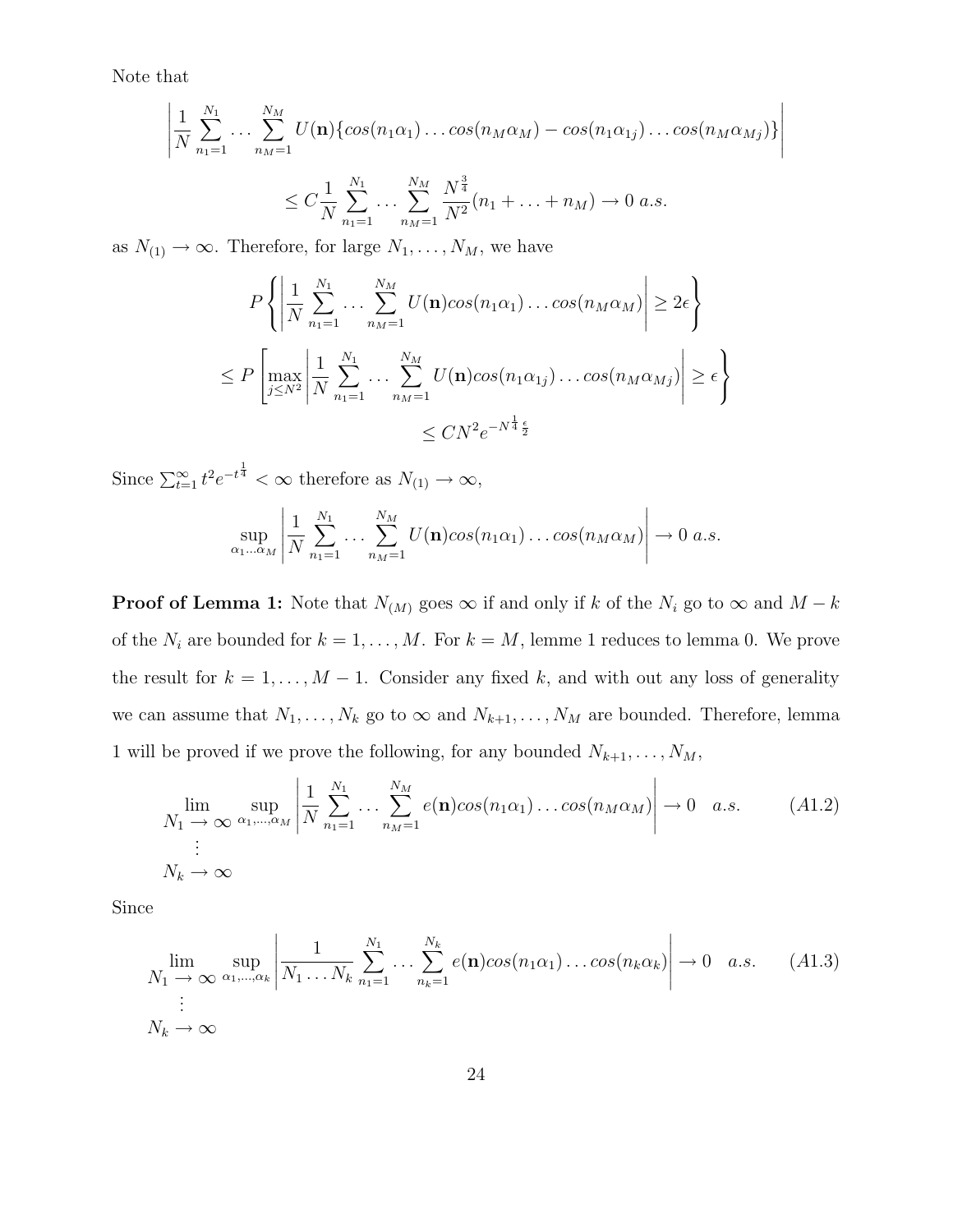(follows from lemma 0 by putting  $n = k$ ), therefore, (A1.2) follows simply by taking limit inside the summation and repeatedly using (A1.3).

## Appendix B

$$
\mathbf{C}_{1,\mathbf{M}+1}^{\mathbf{T}} = \begin{bmatrix} A_{1...1} & 0 & \cdots & 0 \\ \vdots & \vdots & \vdots & \vdots \\ A_{1P_{2...}P_{M}} & 0 & \cdots & 0 \\ 0 & A_{21...1} & \cdots & 0 \\ \vdots & \vdots & \vdots & \vdots \\ 0 & A_{2P_{2...}P_{M}} & \cdots & 0 \\ \vdots & \vdots & \ddots & \vdots \\ \vdots & \cdots & \vdots & A_{P_{1}1...1} \\ \vdots & \vdots & \vdots & \vdots \\ 0 & \cdots & \cdots & \vdots \\ \end{bmatrix}
$$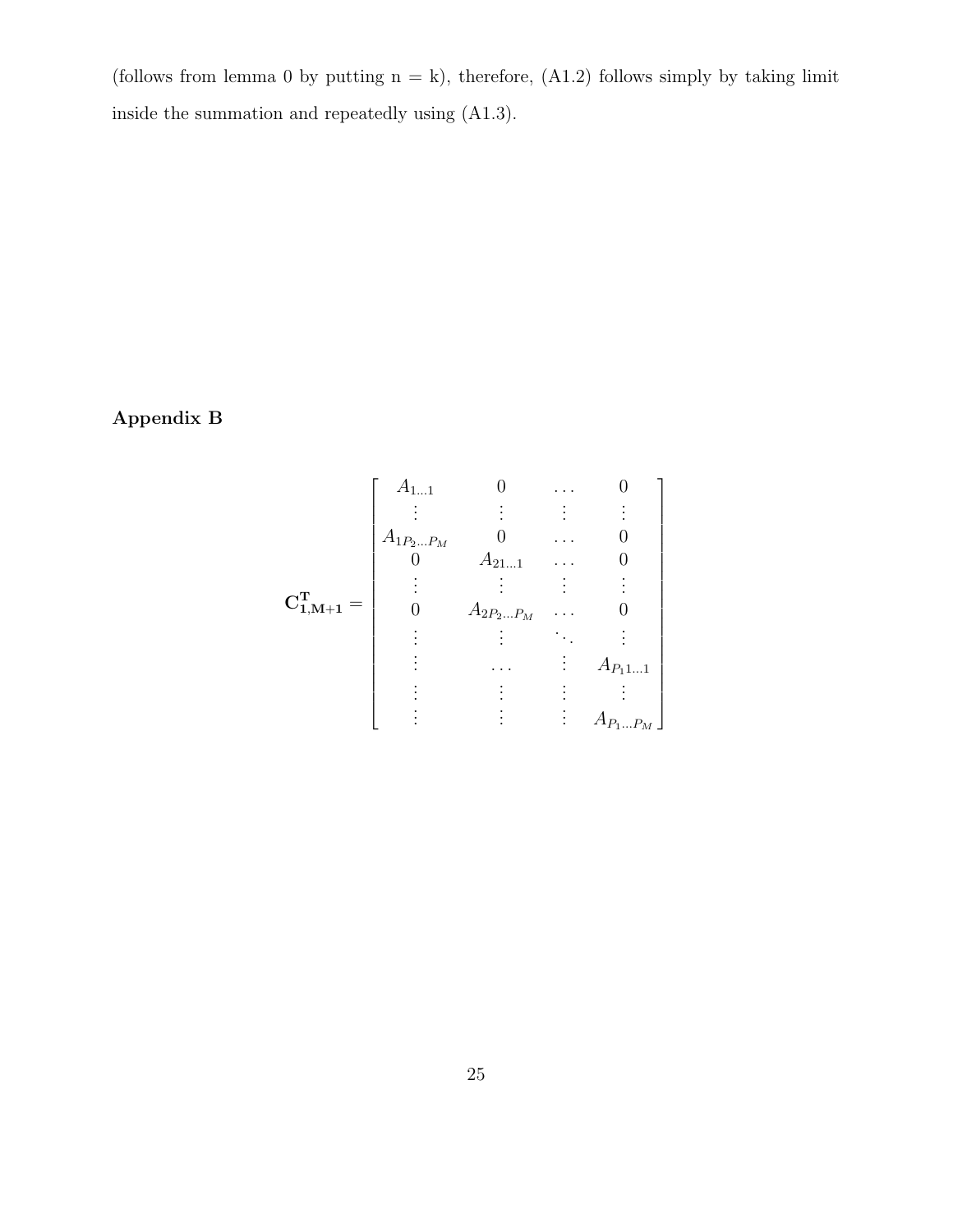|                                                                                                                                                                                                                                                                                                                                                                                                                                                            | $A_{111}$                   | $\overline{0}$                |           | $\boldsymbol{0}$             |
|------------------------------------------------------------------------------------------------------------------------------------------------------------------------------------------------------------------------------------------------------------------------------------------------------------------------------------------------------------------------------------------------------------------------------------------------------------|-----------------------------|-------------------------------|-----------|------------------------------|
| $\label{eq:CS} \mathbf{C}_{2,\mathbf{M}+1}^{\mathbf{T}}=% \begin{bmatrix} \mathbf{C}_1^{\mathbf{T}} & \mathbf{C}_2^{\mathbf{T}} & \mathbf{C}_3^{\mathbf{T}} \\ \mathbf{C}_4 & \mathbf{C}_4^{\mathbf{T}} & \mathbf{C}_5^{\mathbf{T}} \\ \mathbf{C}_6 & \mathbf{C}_7^{\mathbf{T}} & \mathbf{C}_8^{\mathbf{T}} \\ \mathbf{C}_9 & \mathbf{C}_9^{\mathbf{T}} & \mathbf{C}_9^{\mathbf{T}} \\ \mathbf{C}_9 & \mathbf{C}_9^{\mathbf{T}} & \mathbf{C}_9^{\mathbf{T$ |                             |                               |           |                              |
|                                                                                                                                                                                                                                                                                                                                                                                                                                                            | $A_{11P_3\ldots P_M}$       | $\overline{0}$                |           |                              |
|                                                                                                                                                                                                                                                                                                                                                                                                                                                            | $\overline{0}$              | $A_{121\ldots1}$              |           |                              |
|                                                                                                                                                                                                                                                                                                                                                                                                                                                            |                             |                               |           |                              |
|                                                                                                                                                                                                                                                                                                                                                                                                                                                            | $\overline{0}$              | $A_{12P_3\ldots P_M}$         |           |                              |
|                                                                                                                                                                                                                                                                                                                                                                                                                                                            |                             |                               |           |                              |
|                                                                                                                                                                                                                                                                                                                                                                                                                                                            | $\overline{0}$              | $\boldsymbol{0}$              |           | $A_{1P_21\ldots1}$           |
|                                                                                                                                                                                                                                                                                                                                                                                                                                                            |                             |                               |           |                              |
|                                                                                                                                                                                                                                                                                                                                                                                                                                                            | $\overline{0}$              | $\overline{0}$                |           | $A_{1P_2P_3P_M}$             |
|                                                                                                                                                                                                                                                                                                                                                                                                                                                            | $\mathcal{A}_{21\ldots1}$   | $\boldsymbol{0}$              |           | $\boldsymbol{0}$             |
|                                                                                                                                                                                                                                                                                                                                                                                                                                                            | Ξ                           |                               |           |                              |
|                                                                                                                                                                                                                                                                                                                                                                                                                                                            | $A_{21P_3\ldots P_M}$       | $\overline{0}$                |           | $\overline{0}$               |
|                                                                                                                                                                                                                                                                                                                                                                                                                                                            | $\boldsymbol{0}$            | $\mathcal{A}_{221\ldots1}$    |           | $\boldsymbol{0}$             |
|                                                                                                                                                                                                                                                                                                                                                                                                                                                            | $\boldsymbol{0}$            |                               |           | 0                            |
|                                                                                                                                                                                                                                                                                                                                                                                                                                                            | $\boldsymbol{0}$            | $A_{22P_3\ldots P_M}$         |           | 0                            |
|                                                                                                                                                                                                                                                                                                                                                                                                                                                            |                             |                               |           |                              |
|                                                                                                                                                                                                                                                                                                                                                                                                                                                            | $\overline{0}$              | $\overline{0}$                |           | $\mathcal{A}_{2P_21\ldots1}$ |
|                                                                                                                                                                                                                                                                                                                                                                                                                                                            |                             |                               |           |                              |
|                                                                                                                                                                                                                                                                                                                                                                                                                                                            | $\overline{0}$              | $\boldsymbol{0}$              | $\ddotsc$ | $A_{2P_2P_3P_M}$             |
|                                                                                                                                                                                                                                                                                                                                                                                                                                                            |                             |                               |           |                              |
|                                                                                                                                                                                                                                                                                                                                                                                                                                                            | $\mathcal{A}_{P_11\ldots1}$ | $\boldsymbol{0}$              |           | $\boldsymbol{0}$             |
|                                                                                                                                                                                                                                                                                                                                                                                                                                                            |                             |                               |           |                              |
|                                                                                                                                                                                                                                                                                                                                                                                                                                                            | $A_{P_1 1 P_3  P_M}$        | $\overline{0}$                |           | $\overline{0}$               |
|                                                                                                                                                                                                                                                                                                                                                                                                                                                            | 0                           | $\mathcal{A}_{P_1 21\ldots1}$ |           | $\boldsymbol{0}$             |
|                                                                                                                                                                                                                                                                                                                                                                                                                                                            |                             |                               |           |                              |
|                                                                                                                                                                                                                                                                                                                                                                                                                                                            | $\overline{0}$              | $\mathcal{A}_{P_12P_3P_M}$    |           | 0                            |
|                                                                                                                                                                                                                                                                                                                                                                                                                                                            |                             |                               |           |                              |
|                                                                                                                                                                                                                                                                                                                                                                                                                                                            | $\overline{0}$              |                               |           | $A_{P_1P_211}$               |
|                                                                                                                                                                                                                                                                                                                                                                                                                                                            | $\boldsymbol{0}$            |                               |           |                              |
|                                                                                                                                                                                                                                                                                                                                                                                                                                                            | $\boldsymbol{0}$            | $\boldsymbol{0}$              | .         | $\mathcal{A}_{P_1P_2P_M}$    |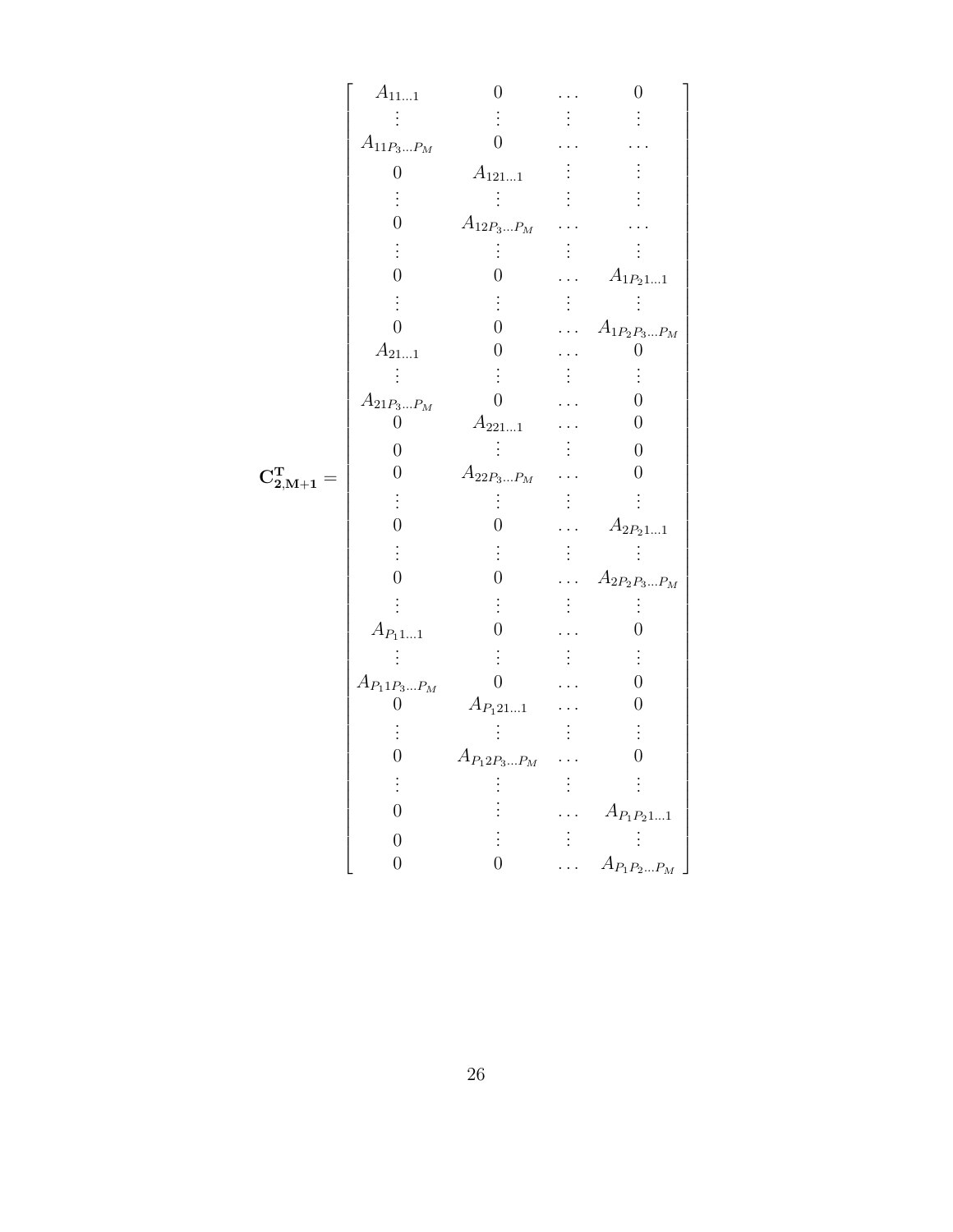|                                                       | $A_{111}$         |                   | 0        |          |                             |
|-------------------------------------------------------|-------------------|-------------------|----------|----------|-----------------------------|
|                                                       |                   | $A_{1112}$        | 0        |          |                             |
|                                                       |                   |                   |          |          |                             |
|                                                       |                   |                   | 0        |          | $\ldots$ $A_{11\ldots1P_M}$ |
|                                                       | $A_{1121}$        |                   |          |          |                             |
|                                                       | $A_{1122}$<br>0   |                   |          |          |                             |
| $\mathbf{C}_{\mathbf{M},\mathbf{M}+\mathbf{1}}{}^T =$ |                   |                   |          |          |                             |
|                                                       |                   |                   | $\theta$ |          | $\ldots$ $A_{112P_M}$       |
|                                                       |                   |                   |          |          |                             |
|                                                       | $A_{P_1P_{M-1}1}$ |                   |          |          |                             |
|                                                       |                   | $A_{P_1P_{M-1}2}$ | $\cup$   | .        |                             |
|                                                       |                   |                   |          |          |                             |
|                                                       |                   |                   | 0        | $\cdots$ | $A_{P_1P_M}$                |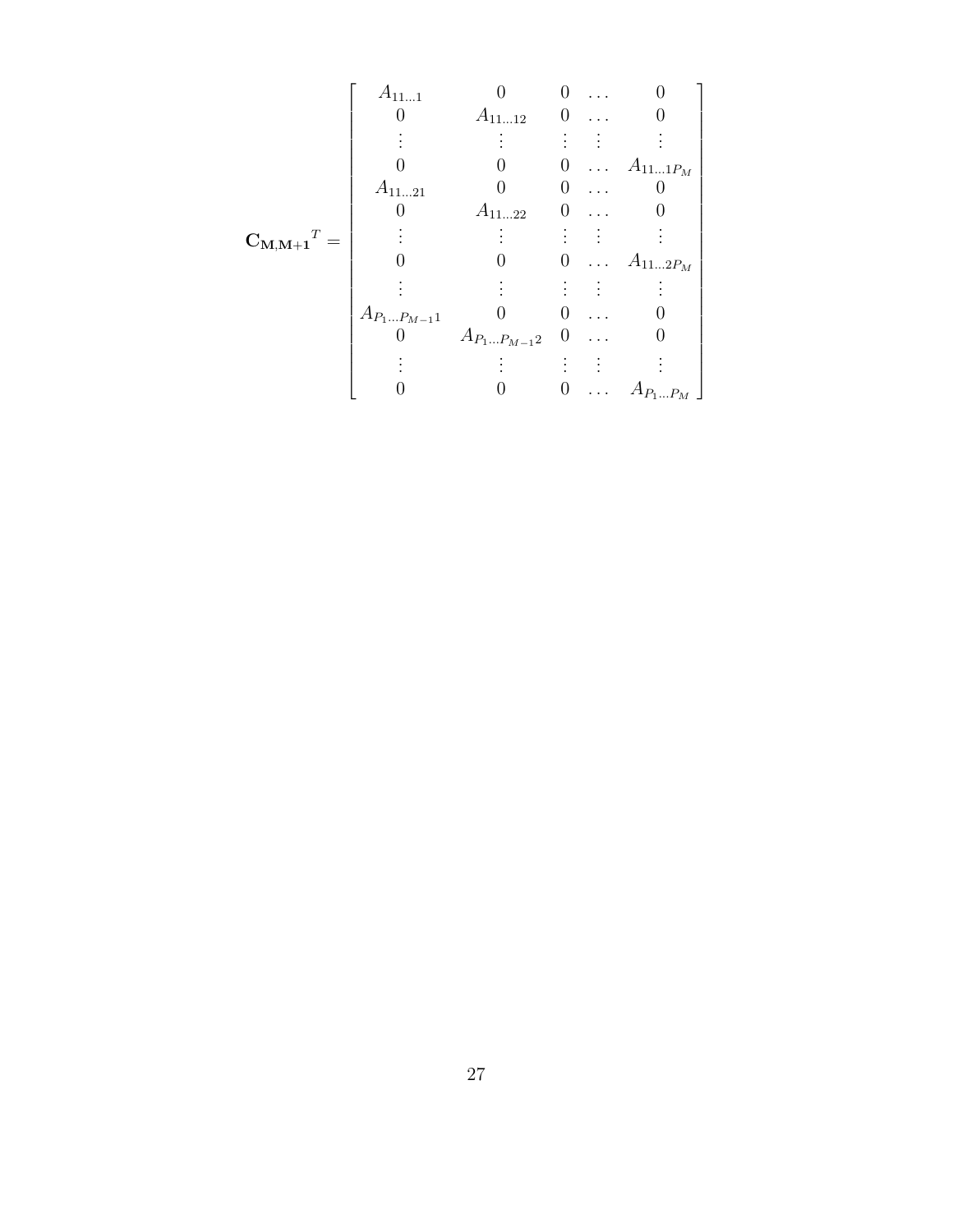### Appendix C

**Proof of Lemma 2:** In this proof only we write  $\hat{\boldsymbol{\theta}}_{N_1...N_M}$  as the least squares estimator of  $\theta^0$  and  $Q(\theta)$  as defined in (2.2) as  $Q_{N_1...N_M}(\theta)$ . Suppose  $\hat{\theta}_{N_1...N_M}$  is not consistent, therefore either

**Case I:** For all subsequences  $(N_{1k}, \ldots, N_{Mk})$  of  $(N_1, \ldots, N_M)$ ,  $|\hat{\boldsymbol{\theta}}_{N_1\ldots N_M}| \to \infty$  with a positive probability or

**Case II:** There exists a  $\delta > 0$  and a  $T < \infty$  and a subsequence  $(N_{1k}, \ldots, N_{Mk})$  of  $(N_1, \ldots, N_M)$ , such that  $\hat{\boldsymbol{\theta}}_{N_{1k},...,N_{Mk}} \in S_{\delta,T}$ ,

for all  $k = 1, 2, \ldots$ . Now note that

$$
\frac{1}{N_{1k} \dots N_{Mk}} Q_{N_{1k},...,N_{Mk}}(\hat{\theta}_{N_{1k},...,N_{Mk}}) \le \frac{1}{N_{1k} \dots N_{Mk}} Q_{N_{1k},...,N_{Mk}}(\theta^0) \quad a.s.
$$
 (A3.1)

as  $\hat{\theta}_{N_{1k},...,N_{Mk}}$  is the least squares estimator of  $\theta^0$ , when  $N_1 = N_{1k},..., N_M = N_{Mk}$  from the strong law of large numbers and using the similar argument as of the proof of lemma 1, it easily follows that

$$
\lim_{N_{(M)}\to\infty}\frac{1}{N}Q_{N_1,\dots,N_M}(\boldsymbol{\theta}^0)\to\sigma^2\quad a.s.
$$

where  $\sigma^2 = \text{Var}(e(\mathbf{n}))$ . In both the cases under the definition of  $Q_{N_{1k},...,N_{Mk}}(\theta)$  (see (2.2)) and because of the assumption of Lemma 2, we get that there exists a  $M_0 > 0$  such that for all  $k \geq M_0$ ,

$$
\frac{1}{N_{1k}\ldots N_{Mk}}Q_{N_{1k},\ldots,N_{Mk}}(\hat{\boldsymbol{\theta}}_{N_{1k},\ldots,N_{Mk}}) > \frac{1}{N_{1k}\ldots N_{Mk}}Q_{N_{1k},\ldots,N_{Mk}}(\boldsymbol{\theta}^{0}),
$$

with a positive probability. This contradicts  $(A3.1)$ . It proves the lemma.

#### Proof of Theorem 1: Note that

$$
\frac{1}{N}Q(\boldsymbol{\theta}) = \frac{1}{N} \sum_{n_1=1}^{N_1} \dots \sum_{n_M=1}^{N_M} e(\boldsymbol{n})^2 +
$$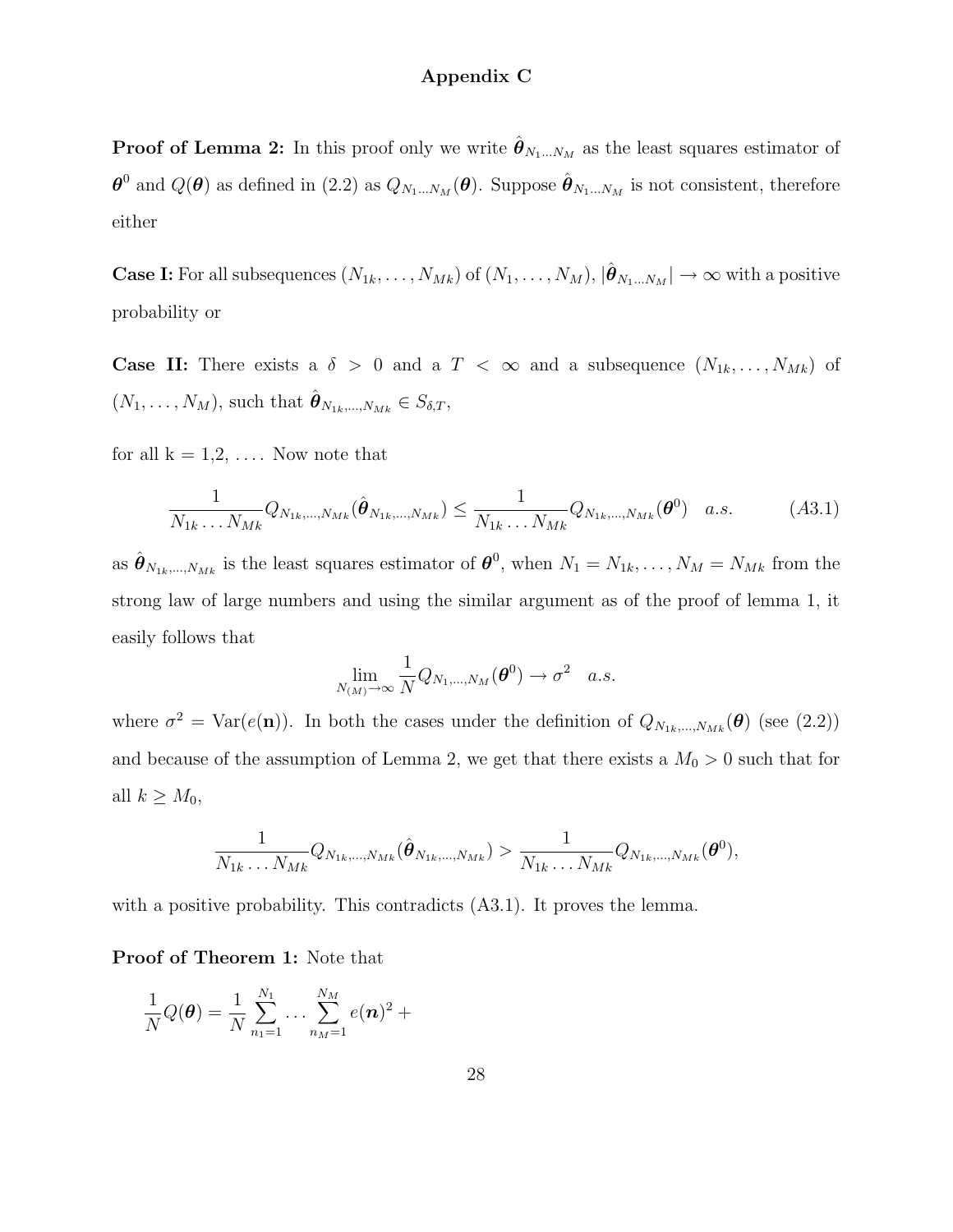$$
\frac{1}{N} \sum_{n_1=1}^{N_1} \dots \sum_{n_M=1}^{N_M} \left( \sum_{k=1}^P A_k^0 \cos(n_1 \omega_{1k}^0 + \dots + n_M \omega_{Mk}^0) - \sum_{k=1}^P A_k \cos(n_1 \omega_{1k} + \dots + n_M \omega_{Mk}) \right)^2
$$
  

$$
\frac{2}{N} \sum_{n_1=1}^{N_1} \dots \sum_{n_M=1}^{N_M} e(n) \left( \sum_{k=1}^P A_k^0 \cos(n_1 \omega_{1k}^0 + \dots + n_M \omega_{Mk}^0) - \sum_{k=1}^P A_k \cos(n_1 \omega_{1k} + \dots + n_M \omega_{Mk}) \right)
$$
  
(A3.2)

Now observe that as  $N_{(M)} \rightarrow \infty$ , the first term on the right hand side of (A3.2) converges to  $\sigma^2$  a.s. because of the strong law of large number and the third term converges to zero because of Lemma 1. Therefore due to Lemma 2, to prove the consistency of the least squares estimator it is enough to prove

$$
\liminf_{N_{(M)} \to \infty} \inf_{\boldsymbol{\theta} \in S_{\delta,T}} g(\boldsymbol{\theta}, \boldsymbol{\theta}^0) > 0 \quad a.s., \tag{A3.3}
$$

.

where  $g(\boldsymbol{\theta}, \boldsymbol{\theta}^0) =$ 

$$
\frac{1}{N} \sum_{n_1=1}^{N_1} \cdots \sum_{n_M=1}^{N_M} \left( \sum_{k=1}^P A_k^0 \cos(n_1 \omega_{1k}^0 + \ldots + n_M \omega_{Mk}^0) - \sum_{k=1}^P A_k \cos(n_1 \omega_{1k} + \ldots + n_M \omega_{Mk}) \right)^2.
$$

Consider the following sets

$$
A_{1\delta} = \{ \theta : (\theta_1, ..., \theta_M); |A_1 - A_1^0| \ge \delta, |\theta| \le T \}
$$
  
\n
$$
\vdots
$$
  
\n
$$
A_{M\delta} = \{ \theta : (\theta_1, ..., \theta_M); |A_M - A_M^0| \ge \delta, |\theta| \le T \}
$$
  
\n
$$
\omega_{11\delta} = \{ \theta : (\theta_1, ..., \theta_M); |\omega_{11} - \omega_{11}^0| \ge \delta, |\theta| \le T \}
$$
  
\n
$$
\vdots
$$
  
\n
$$
\omega_{1M\delta} = \{ \theta : (\theta_1, ..., \theta_M); |\omega_{1M} - \omega_{1M}^0| \ge \delta, |\theta| \le T \}
$$
  
\n
$$
\vdots
$$
  
\n
$$
\omega_{P1\delta} = \{ \theta : (\theta_1, ..., \theta_M); |\omega_{P1} - \omega_{P1}^0| \ge \delta, |\theta| \le T \}
$$
  
\n
$$
\vdots
$$
  
\n
$$
\omega_{PM\delta} = \{ \theta : (\theta_1, ..., \theta_M); |\omega_{PM} - \omega_{PM}^0| \ge \delta, |\theta| \le T \}.
$$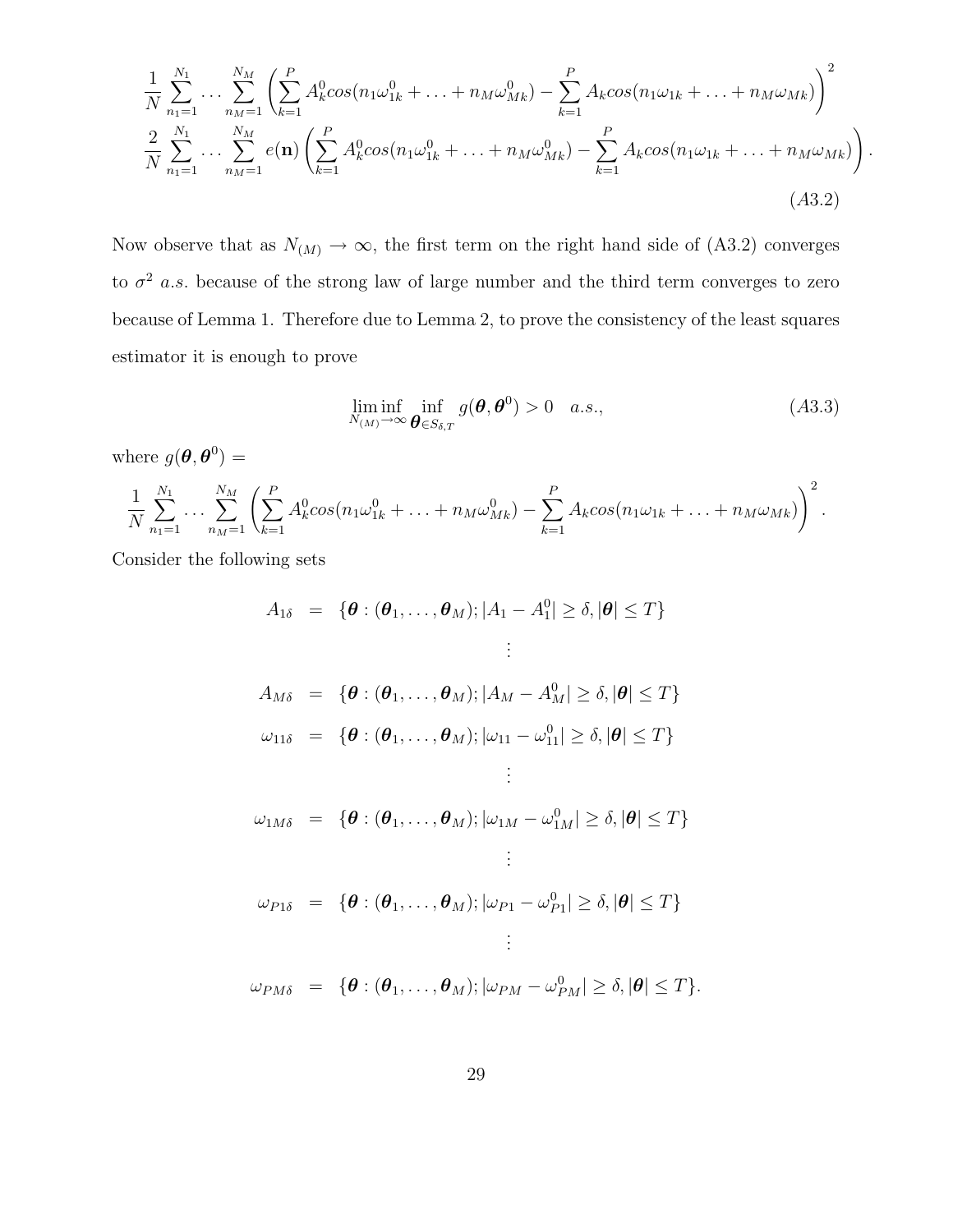(A3.4)

Since  $S_{\delta,T}$  is the union of all the sets defined above in (A3.4), therefore to prove (A3.3), it is enough to prove

$$
\liminf_{N_{(M)} \to \infty} \inf_{\boldsymbol{\theta} \in V} g(\boldsymbol{\theta}, \boldsymbol{\theta}^0) > 0 \quad a.s.
$$
\n(A3.5)

where V is any one of the set defined in (A3.4). We show (A3.5) for  $V = A_{1\delta}$ ,

$$
\liminf_{N_{(M)} \to \infty} \inf_{\boldsymbol{\theta} \in A_{1\delta}} g(\boldsymbol{\theta}, \boldsymbol{\theta}^0) = (A_1 - A_1^0)^2 \lim_{N_{(M)} \to \infty} \frac{1}{N} \sum_{n_1=1}^{N_1} \dots \sum_{n_M=1}^{N_M} \cos^2(n_1 \omega_{1k}^0 + \dots + n_M \omega_{Mk}^0)
$$
\n
$$
\geq \delta^2 \lim_{N_{(M)} \to \infty} \frac{1}{N} \sum_{n_1=1}^{N_1} \dots \sum_{n_M=1}^{N_M} \cos^2(n_1 \omega_{1k}^0 + \dots + n_M \omega_{Mk}^0) > 0
$$

For other  $V$ , it follows along the same line. It proves Theorem 1.

The proof that  $Q'(\theta^0)D^{-1}$  converges in distribution to a  $P(M+2)$  variate normal distribution with mean zero and dispersion matrix  $2\sigma^2 \Sigma$  (page 6).

The different elements of  $Q'(\theta^0)D^{-1}$  can be written as follows:

$$
\frac{\partial Q(\boldsymbol{\theta}^{0})}{\partial A_{k}} = -2 \sum_{n_{1}=1}^{N_{1}} \dots \sum_{n_{M}=1}^{N_{M}} e(n) cos(n_{1} \omega_{1k}^{0} + \dots + n_{M} \omega_{Mk}^{0})
$$
\n
$$
\frac{\partial Q(\boldsymbol{\theta}^{0})}{\partial \omega_{1k}} = 2 \sum_{n_{1}=1}^{N_{1}} \dots \sum_{n_{M}=1}^{N_{M}} e(n) A_{k}^{0} n_{1} sin(n_{1} \omega_{1k}^{0} + \dots + n_{M} \omega_{Mk}^{0})
$$
\n
$$
\frac{\partial Q(\boldsymbol{\theta}^{0})}{\partial \omega_{Mk}} = 2 \sum_{n_{1}=1}^{N_{1}} \dots \sum_{n_{M}=1}^{N_{M}} e(n) A_{k}^{0} n_{M} sin(n_{1} \omega_{1k}^{0} + \dots + n_{M} \omega_{Mk}^{0})
$$

All the elements of  $Q'(\theta^0)$  satisfy the Lindeberg- Feller condition (Chung, K.L.; 1978, A Course in Probability Theory). Therefore,  $Q'(\theta^0)$ , with proper normalization will converge to a multivariate normal distribution. Now let's look at the asymptotic covariance matrix of  $Q'(\boldsymbol{\theta}^0)$ . Using the results

$$
\lim_{n \to \infty} \frac{1}{n} \sum_{t=1}^{n} \sin^{2}(\beta t) = \frac{1}{2} \text{ and } \lim_{n \to \infty} \frac{1}{n^{2}} \sum_{t=1}^{n} \tan^{2}(\beta t) = \frac{1}{4}
$$